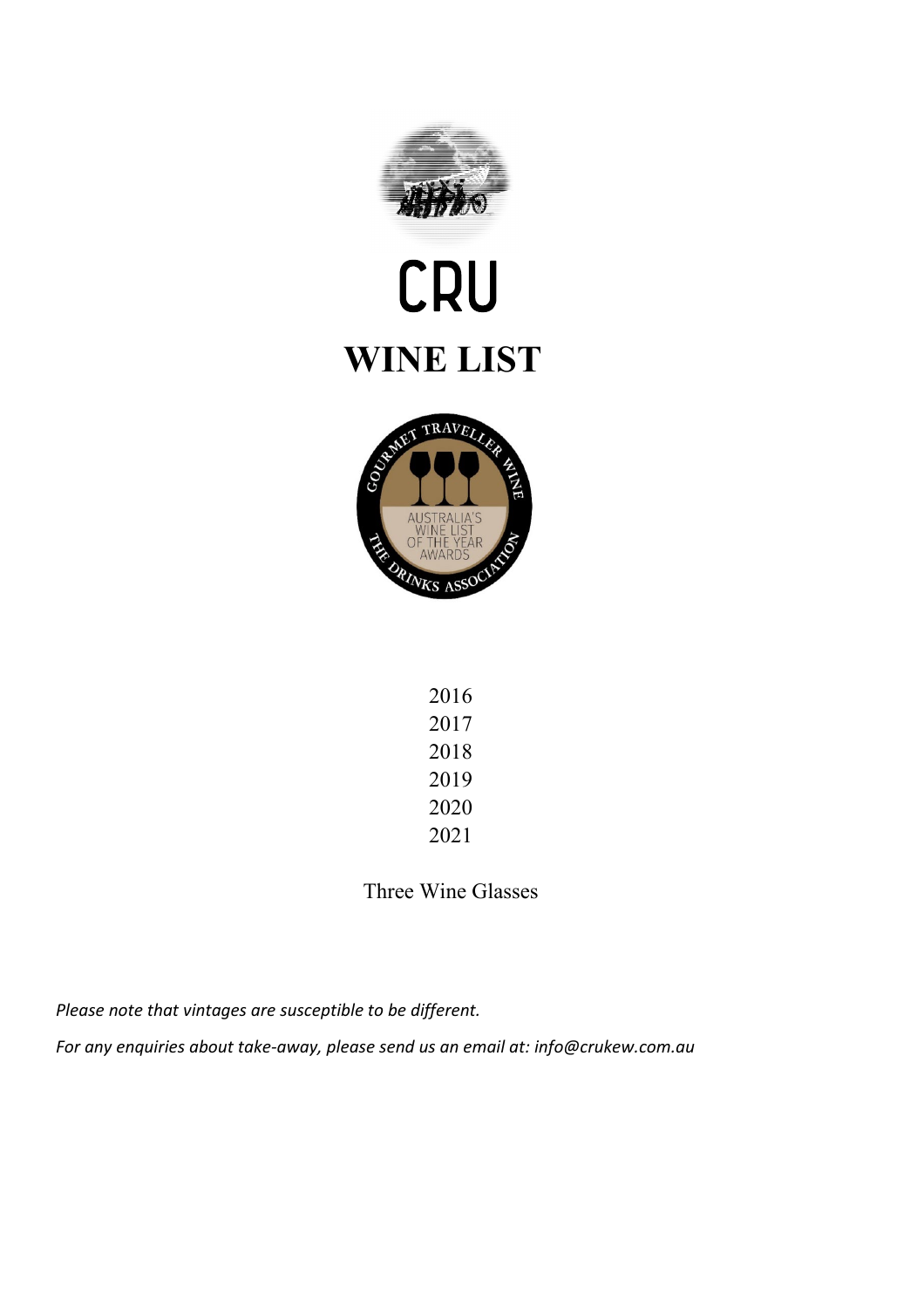#### **CONTENTS**

Foreword

Natural Selection

Aperitifs and Cocktails

Beer & Cider

Wines By The Glass

Half Bottles

Champagne & Sparkling

White Wine

Rose

Red Wine

After Dinner

Dessert Wine, Sherry and Fortified

Digestifs, Liqueurs

Spirits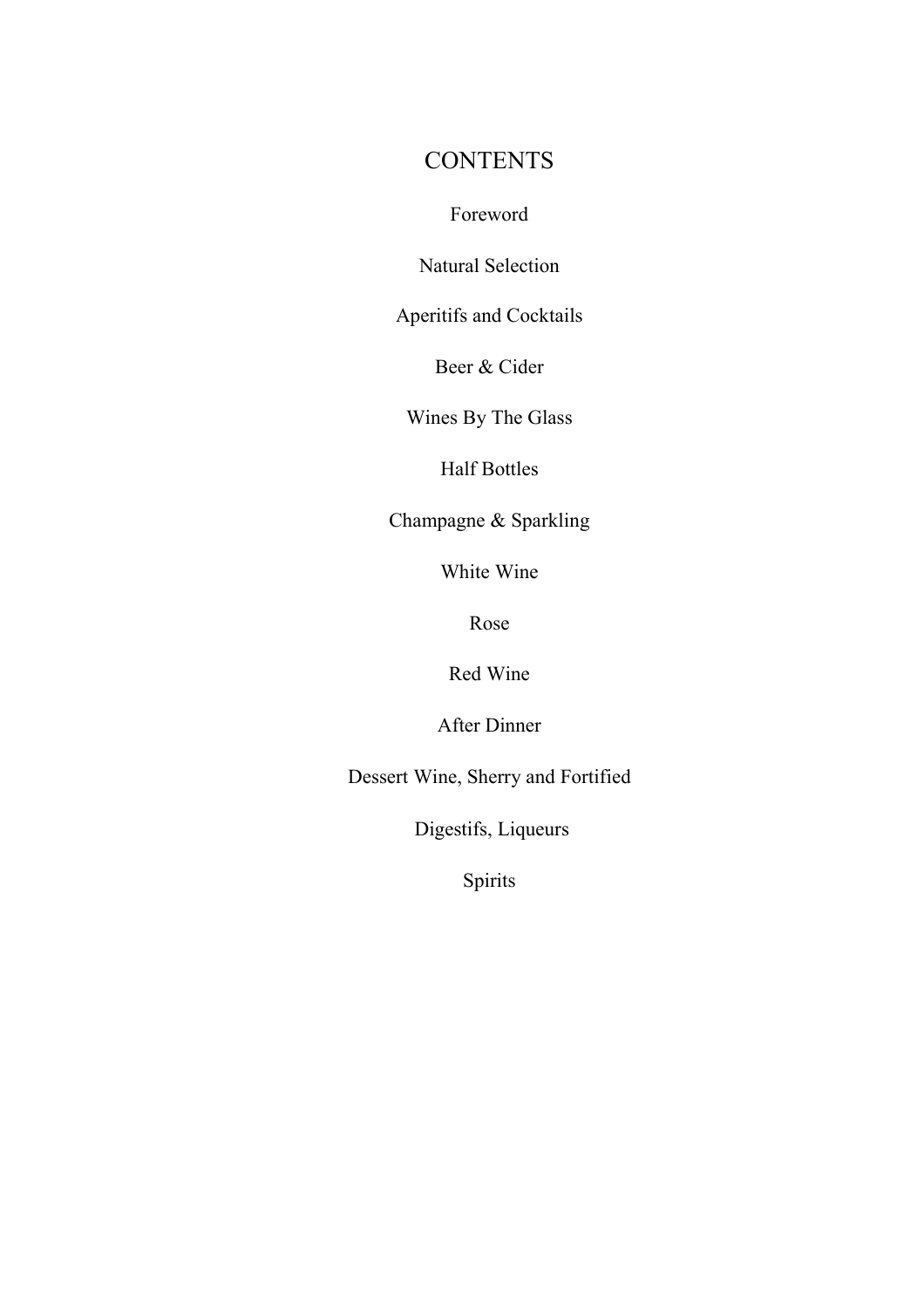## COCKTAILS LIST

#### SPRITZERS

| <b>AMERICANO</b>                                                     | 16 |
|----------------------------------------------------------------------|----|
| Antica formula vermouth, Campari, Soda water<br><b>APEROL SPRITZ</b> | 16 |
| Aperol, Prosecco, Soda water                                         |    |
| <b>MAMMONE</b>                                                       | 21 |
| Bombay Gin, Aperol, Grapefruit juice, Tonic                          |    |
| <b>CLEMENTUGO</b>                                                    | 21 |
| Bombay Gin, St Germain, Cucumber, Mint, Lime, Soda water             |    |
| <b>FROZEN COCKTAILS</b>                                              |    |
| <b>SGROPINO</b>                                                      | 16 |
| Prosecco, Vodka, Lemon Sorbet                                        |    |
| FROZÉ                                                                | 16 |
| Rose wine, Vodka, Yuzu Sorbet                                        |    |
| <b>FROZEN MARGARITA</b>                                              | 18 |
| Tequila, Triple Sec, Lime juice, Simple syrup                        |    |
| <b>MOCKTAILS</b>                                                     |    |
| <b>FIG SPRITZ</b>                                                    | 14 |
| Fig syrup, Lime juice, Soda water                                    |    |
| <b>KEW SUNRISE</b>                                                   | 14 |
| Orange Juice, Pineapple Juice, Grenadine                             |    |
| MOCKTAIL MOJITO                                                      | 14 |
| Mint, Lime, Soda Water, Simple Syrup, Bitters                        |    |
| MOCKTAIL ESPRESSO MARTINI                                            | 14 |
| Espresso, Simple Syrup                                               |    |
|                                                                      |    |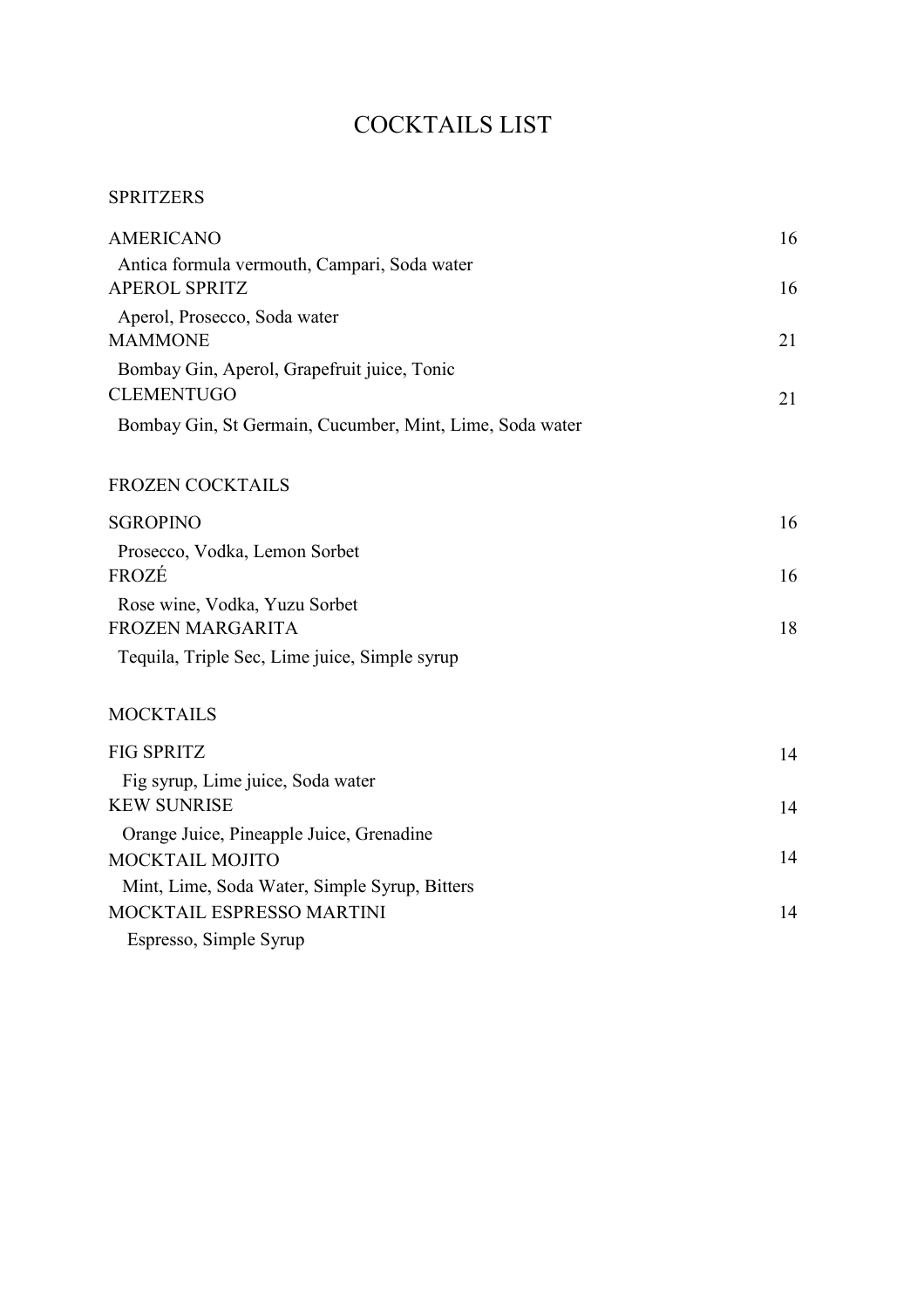## SIGNATURE COCKTAILS

| RED HOT CHILLI MARGARITA                                                                 | 21 |
|------------------------------------------------------------------------------------------|----|
| When you taste this festy find you gonna drink it till the end of time.                  |    |
| Tequila Reposado, Cointreau, Lime juice, Fresh chilli, Tabasco                           |    |
| <b>FIGARO</b>                                                                            | 21 |
| Geppetto's cat's favourite drink!                                                        |    |
| Zubrowka, lime, Ginger Liqueur, Prickly Pear Liqueur                                     |    |
| <b>REVERSE MARTINI</b>                                                                   | 21 |
| Based on Julia Child's favourite twist on a Martini.                                     |    |
| Gin rinse Rinse, Madeira, a spray of lime                                                |    |
| <b>LEA'S FOREST</b>                                                                      | 21 |
| A take on the black forest cake                                                          |    |
| Maurin cherry vermouth, Madeira medium rich, white crème de cacao                        |    |
| PANTOUFLE JAPONAISE                                                                      | 21 |
| A French take of the Japanese slipper                                                    |    |
| Midori liqueur, Cointreau, Lime juice, dash of Grenadine                                 |    |
| <b>MALEDETTO</b>                                                                         | 21 |
| An ode to our former barman Claudio and his curses                                       |    |
| 50 pound Gin, Dolin, Absinth and Campari                                                 |    |
| <b>SAILOR'S NEGRONI</b>                                                                  | 21 |
| Tony's preferred drink when sailing. Spiced Negroni with a hint of sweetness             |    |
| Sailor Jerry Spiced Rum, Fifty Pounds Gin, Campari, Aperol, Martini Rosso, Agave         |    |
| <b>OLD FELLA</b>                                                                         | 24 |
| Smoked glass and charred orange to give this negroni more warmth                         |    |
| Barrel Aged Gin, Campari, Antica Formula, Dolin dry Vermouth, Orange bitters             |    |
| <b>QUINCE MARTINI</b>                                                                    | 24 |
| Be seduced by the elegant yet powerful flavours of this blend of forbidden fruit and gin |    |
| Quince liqueur Gin, Dodds Gin, dash of lemon                                             |    |
| <b>LAVENDER SOUR</b>                                                                     | 24 |
| A floral scent and taste of highland life                                                |    |
| Lavender liqueur Malt, Monkey Shoulder Whisky, Lime Juice, Egg white, Peychaud's bitter  |    |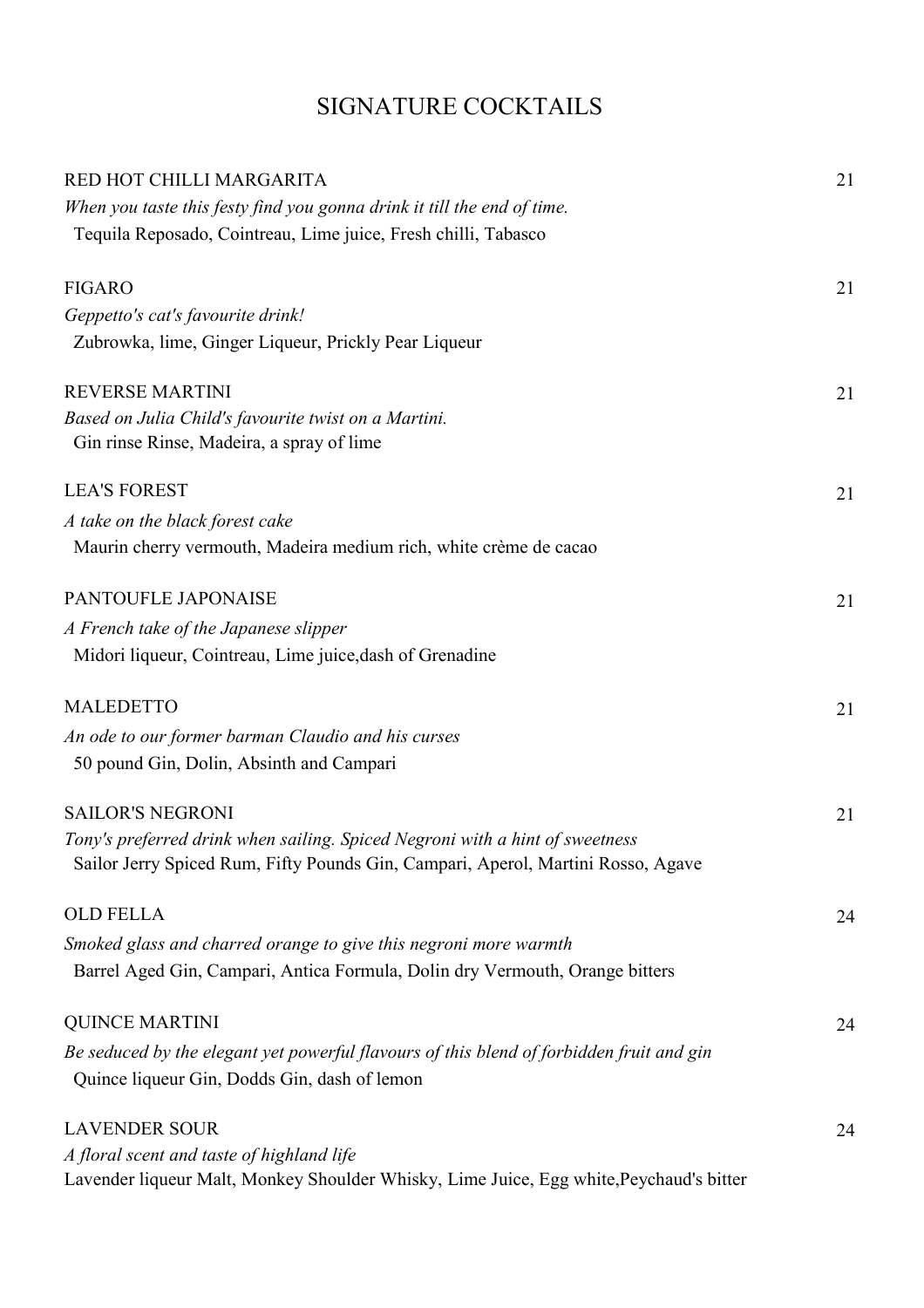## OUR CLASSICS & OLD FAVOURITES

| <b>MOSCOW MULE</b>                                                                        | 21 |
|-------------------------------------------------------------------------------------------|----|
| Smirnoff Vodka, Bulmer's Ginger Beer, Lime                                                |    |
| MY MAI TAI                                                                                | 21 |
| Bacardi Rum, Bacardi Anejo, Amaretto, lime, pineapple juice, grenadine<br><b>AVIATION</b> | 21 |
| Fifty Pounds Gin, Luxardo Maraschino, Crème de Violette, Lime                             |    |
| <b>LAST WORD</b>                                                                          | 21 |
| Chartreuse, Bombay Gin, Luxardo Maraschino, Lime                                          |    |
| PISCO MARTINI                                                                             | 21 |
| Pisco, St Germain Elderflower, G.E.Massenez Pomme Verte                                   |    |
| <b>FAIR LADY CLAIRE</b>                                                                   | 21 |
| Four Pillars Gin, Aperol, Cointreau, Lime, Mandarine liqueur                              |    |
| <b>ESPRESSO MARTINI</b>                                                                   | 21 |
| Smirnoff Vodka, Kahlua, Maraschino, crème de Cacao, 2 shots of espresso                   |    |
| <b>MOJITO</b>                                                                             | 21 |
| Bacardi Rum, Simple Syrup, Lime, Mint, Soda Water                                         |    |
| <b>CLASSIC MARTINI</b>                                                                    | 21 |
| Dodds Gin, Dry Vermouth, Olive                                                            |    |
| <b>OLD FASHIONED CRU</b>                                                                  |    |
|                                                                                           | 24 |
| Woodforde Bourbon, Maraschino, Orange Bitters, Cherry Sugar                               |    |

*Not on the menu ? Please ask our bartender for your favourite cocktail*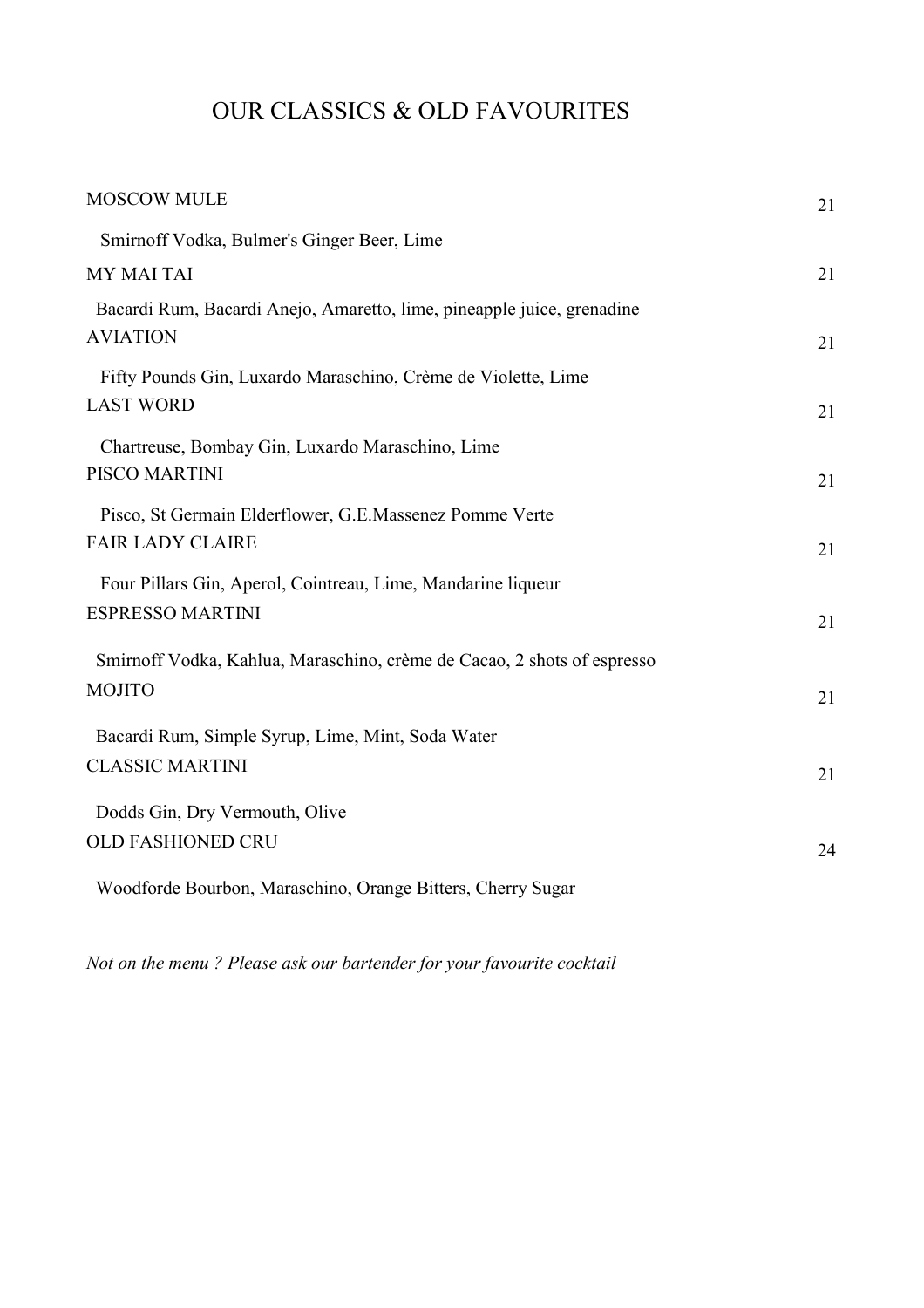#### MINERAL WATER

| Purezza - unlimited per person  | 5      |
|---------------------------------|--------|
|                                 |        |
| <b>APERITIVO</b>                | (45ml) |
| Aperol                          | 8      |
| Campari                         | 9      |
| Pimms                           | 10     |
|                                 |        |
| <b>VERMOUTH</b>                 | (45ml) |
| Martini Bianco, Dry or Rosso    | 8      |
| Cocchi Americano Bianco         | 9      |
| Cinq A Sept Pinot Noir          | 10     |
| Dolin Dry, Rouge, Sweet         | 10     |
| Noilly Prat                     | 10     |
| Maidenii classic, Dry, Rosso    | 10     |
| Primitivo Quiles Vermouth Rojo  | 10     |
| Lillet Blanc                    | 11     |
| Antica Formula                  | 12     |
| Rosso Antico                    | 12     |
|                                 |        |
| <b>ABSINTH / PASTIS / ANISE</b> | (30ml) |
| Ricard                          | 10     |
| Pernod                          | 10     |
| Opal Nera Black Sambuca         | 10     |
| Molinari Sambuca                | 10     |
|                                 |        |

Akropolis Oyzo 12 Mr. Jekyll 16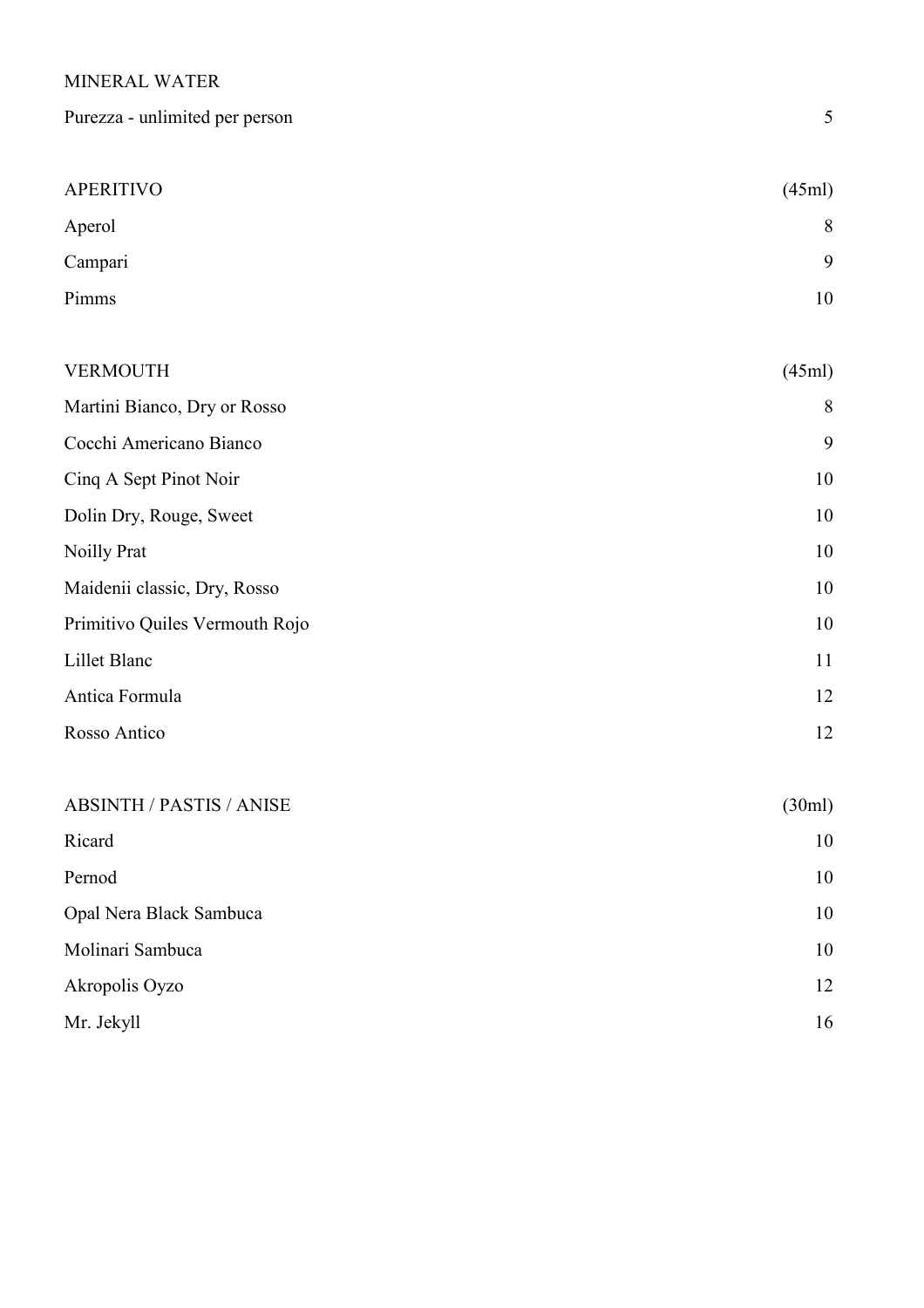#### BEER & CIDER

| <b>TAP BEER</b>                                                                                    | <b>MARKET PRICE</b> |
|----------------------------------------------------------------------------------------------------|---------------------|
| Pot 285ml / Schooner 425ml / Pint 570ml<br>Please ask wait staff for what's on tap                 |                     |
|                                                                                                    | 330mL               |
| PRICKLY MOSES OTWAY LIGHT, VIC (2.9% ABV)<br>malted barley flavours, rich and full bodied          | 10                  |
| PERONI ROSSA IT (4.7% ABV)<br>Rich colour, focused on malt and hop flavours                        | 8                   |
| ESTRELLA CERVEZA, SP (4.6% ABV)<br>Light spicy malt on the nose with darker toasted flavours       | 9                   |
| YOUNG HENRY'S CLOUDY CIDER (4.6% ABV)<br>Slightly tart with natural fruit sweetness. $VEGAN + GF$  | 10                  |
| THE GINGER KID GINGER BEER, VIC (8% ABV)<br>Spicy real ginger with a crisp finish, served with ice | 10                  |
| 3RAVENS BLACK STOUT, VIC (5.5% ABV)<br>Dark fruit & chocolate flavours, easy on the palate         | 12                  |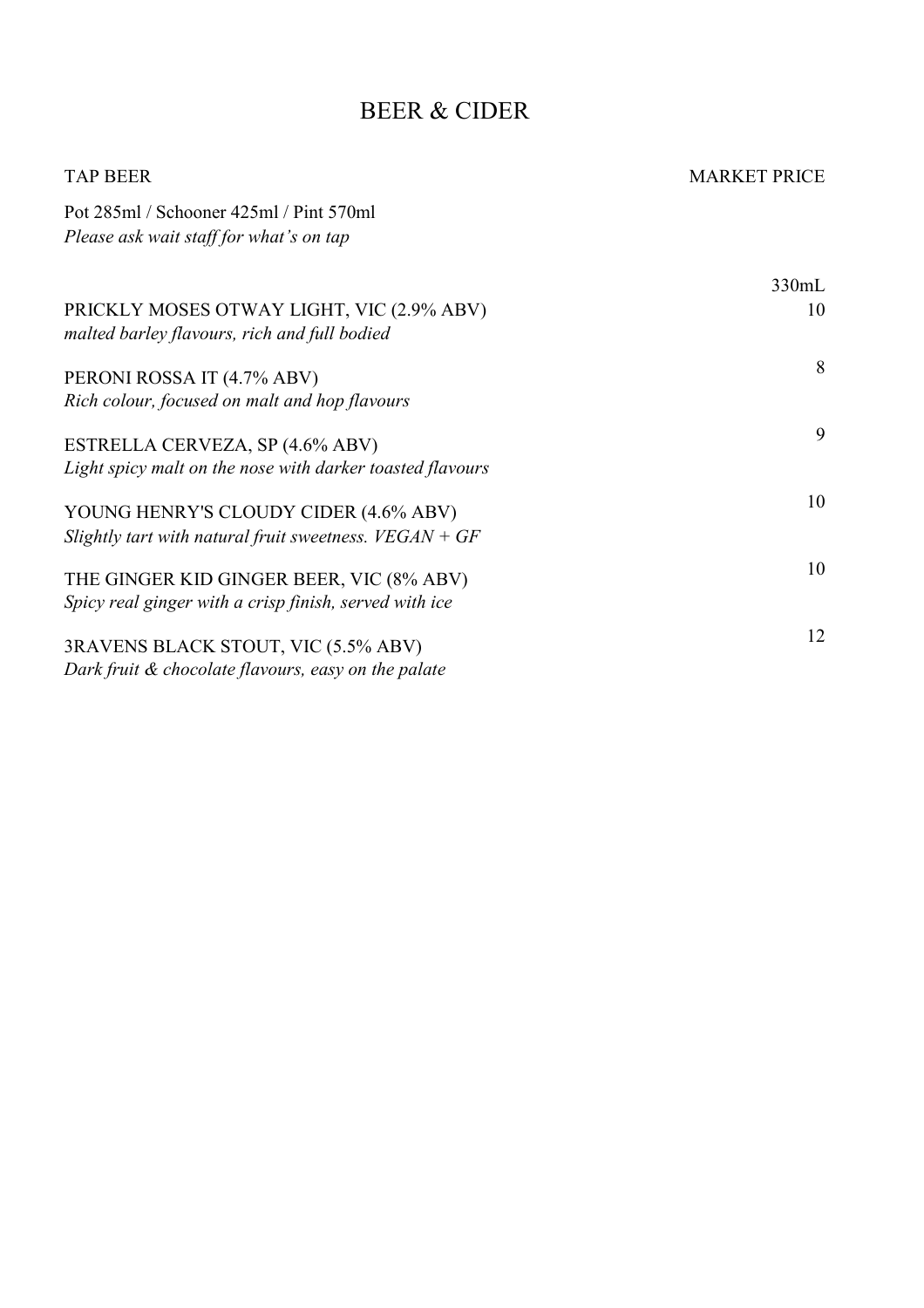## **WINES BY THE GLASS**

| <b>SPARKLING</b>                                                                                                                      |    | gls | btl         |
|---------------------------------------------------------------------------------------------------------------------------------------|----|-----|-------------|
|                                                                                                                                       | ml | 120 | 750         |
| ARNACES PROSECCO NV Glera, Veneto, Italy                                                                                              |    | 13  | 58          |
| TORREBLANCA CAVA BRUT 2019 Macabeo Blend, Spain                                                                                       |    | 14  | 60          |
| GEORGES VESSELLE BRUT GRAND CRU NV Champagne, France                                                                                  |    | 25  | 165         |
|                                                                                                                                       | ml |     | 150 450 750 |
| <b>ROSE</b>                                                                                                                           |    | gls | cfe btl     |
| MASSERIA LI VELI 2020 Negroamaro, Puglia, Italy                                                                                       |    |     | 12 36 58    |
| <b>WHITE</b>                                                                                                                          |    |     | gls cfe btl |
| OCEAN 8 2019 Pinot Gris. Mornington Peninsula, VIC                                                                                    |    | 13  | 39<br>64    |
| DOMAINE DES 13 LUNES. 2020 Jacquere. Savoie, France (ORG)                                                                             |    | 14  | 41<br>68    |
| GINI SOAVE CLASSICO 2019 Garganega, Veneto, Italy                                                                                     |    | 16  | 47<br>78    |
| S.CINIER MACON VILLAGES 2018 Chardonnay, Burgundy, France                                                                             |    | 19  | 58 95       |
| <b>RED</b>                                                                                                                            |    |     | gls cfe btl |
| DONNAFUGATA SHERAZADE 2019 Nero d'Avola Sicily, Italy                                                                                 |    | 14  | 41<br>69    |
| ANTONIO CAMILLO TOSCANA IGT 2019 Sangiovese. Tuscany, Italy                                                                           |    | 15  | 45<br>75    |
| MASSENA 2019 Shiraz, Barossa Valley, SA                                                                                               |    | 15  | 45<br>75    |
| LUCIEN MUZARD 2018 Pinot Noir, Burgundy, France                                                                                       |    | 18  | 54 90       |
| <b>CORAVIN - PREMIUM WINES</b>                                                                                                        |    | gls | btl         |
|                                                                                                                                       | ml | 135 | 750         |
| DANIEL DAMPT CHABLIS 2019 Chardonnay, Burgundy, France<br>Lemon, green apple and chalk aromas. Delicate & floral, high acidity.       |    | 22  | 110         |
| MADER ROSACKER GRAND CRU 2019 Riesling, Alsace, France<br>Peach, apricot, honey and lime aromas. Waxy, medium body, long finish.      |    | 28  | 140         |
| PRUNOTTO BAROLO 2017 Nebbiolo, Piemonte, Italy                                                                                        |    | 35  | 175         |
| Wild strawberries, red currant, vanilla and truffle aromas. Vibrant acidity.                                                          |    |     |             |
| ROCKFORD BASKET PRESS 2017 Shiraz, Barossa, Australia<br>Blackberries, blueberry jam and dark chocolate aromas. Bold, velvety tannins |    | 35  | 185         |
|                                                                                                                                       |    |     |             |
| <b>DESSERT WINE, FORTIFIEDS &amp; AFTER DINNER</b>                                                                                    |    | gls | btl         |
|                                                                                                                                       | ml | 45  |             |
| SOLO ARTE VINO DEI VIN SANTO Malvasia, Tuscany, Italy                                                                                 |    | 10  | 45          |
| HENRIQUE & HENRIQUE MADEIRA Fine Medium Rich 5yo                                                                                      |    | 13  |             |
| DOMAINE DU MAS BLANC BANYULS 5yo Grenache Noir, France                                                                                |    | 16  | 115         |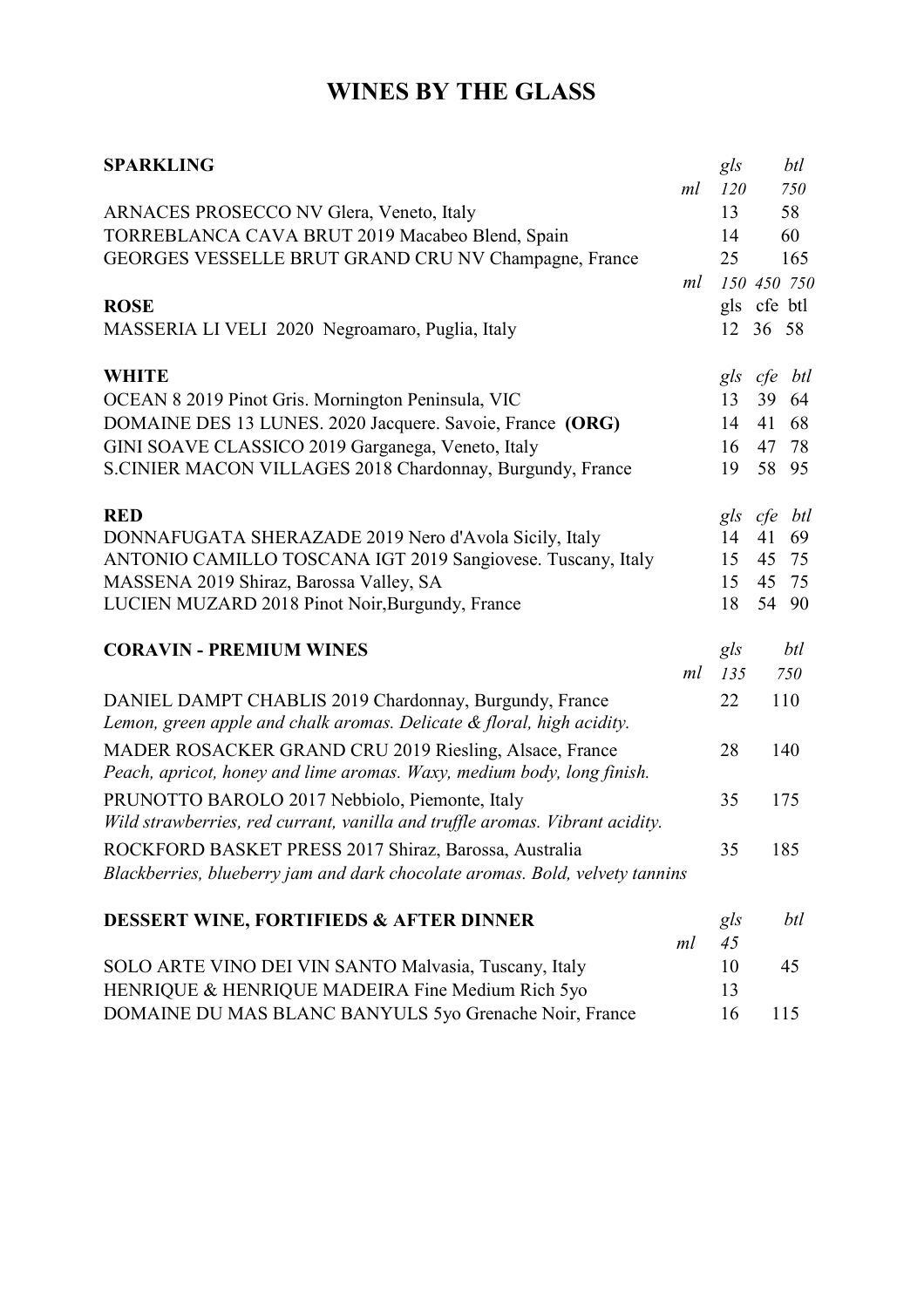## Half Bottles

| Sparkling Wine                                            |         |     |
|-----------------------------------------------------------|---------|-----|
| LOUIS ROEDERER BRUT NV                                    | (375ml) |     |
| (Chardonnay, Pinot Noir, Pinot Meunier) Champagne, France |         | 80  |
| White Wine                                                | (375ml) |     |
| CLOS CLARE 2019                                           |         | 34  |
| (Riesling) Clare Valley, SA                               |         |     |
| ANDRE BONHOMME VIRE CLESSE BOURGOGNE 2017                 |         | 55  |
| (Chardonnay) Burgundy, France                             |         |     |
| Red Wine                                                  | (375ml) |     |
| <b>GUIGAL COTES DU RHONE 2016</b>                         |         | 28  |
| (Grenache Blend) Cote-du-Rhone, France                    |         |     |
| ANTINORI 'PEPPOLI' CHANTI CLASSICO 2017                   |         | 42  |
| (Sangiovese) Tuscany, Italy                               |         |     |
| KOOYONG ESTATE 2018                                       |         | 55  |
| (Pinot Noir) Mornington Peninsula                         |         |     |
| ROCKFORD RIFLE RANGE 2017                                 |         | 60  |
| (Cabernet Sauvignon) Barossa, SA                          |         |     |
| <b>OUREA GIGONDAS 2017</b>                                |         | 60  |
| (Grenache) Rhone, France                                  |         |     |
| PIERRE GAILLARD 'SAINT JOSEPH' 2017                       |         | 67  |
| (Syrah) Rhone, France                                     |         |     |
| LUCIEN MUZARD ET FILS 2016 1er CRU                        |         | 85  |
| (Pinot Noir) Santenay, France                             |         |     |
| CHATEAU MONT-REDON CHATEAUNEUF DU PAPE 2017               |         | 100 |
| (Grenache, Syrah, Mourvedre) Cote-du-Rhone, France        |         |     |
| <b>MASSOLINO BAROLO 2017</b>                              |         | 130 |
| (Nebbiolo) Serralunga d'Alba, Piemonte, Italy             |         |     |
| M. MUGNERET GEVREY-CHAMBERTIN 2017                        |         | 150 |
| (Pinot Noir) Gevrey-Chambertin, Burgundy, France          |         |     |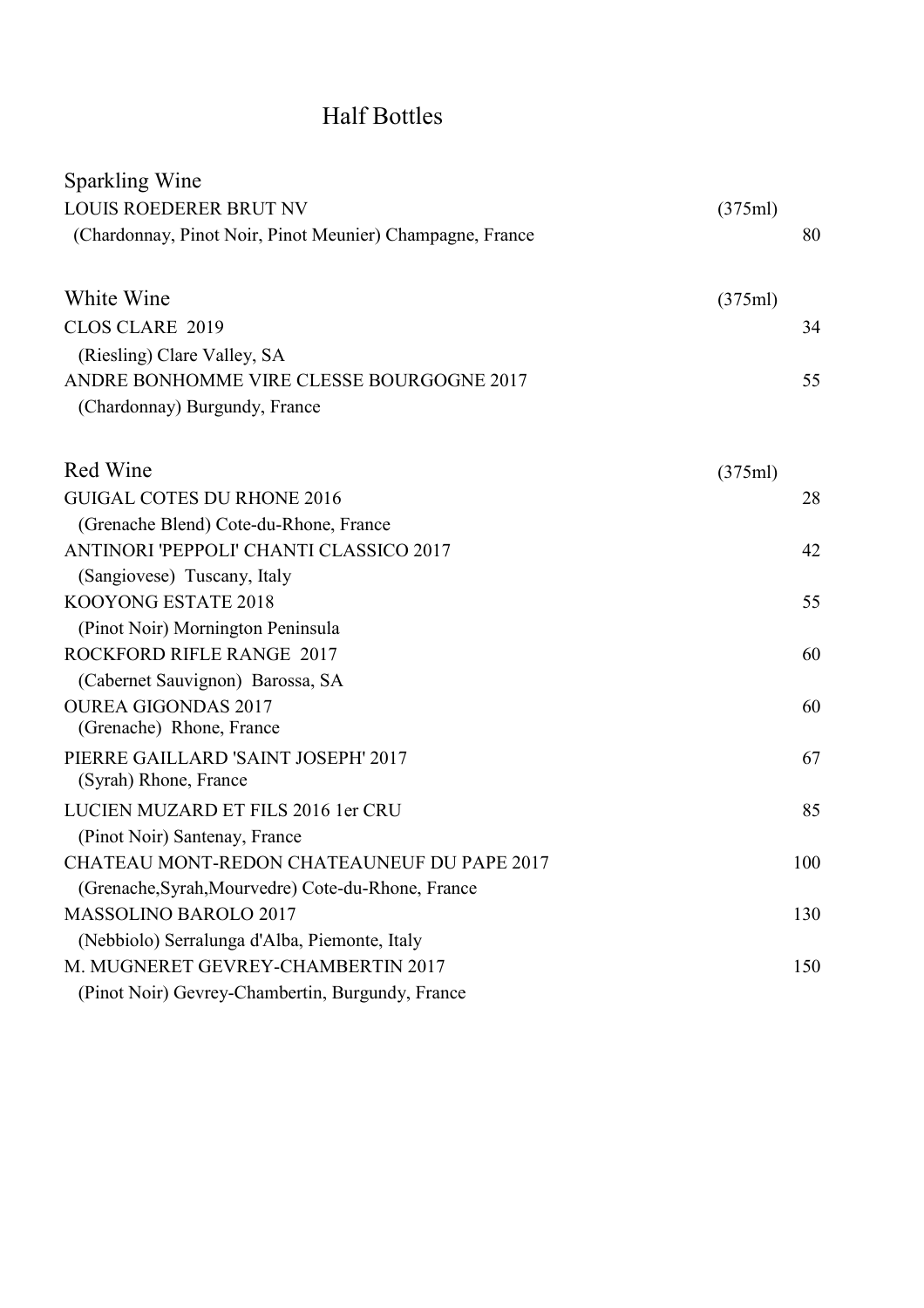# Magnums

| Champagne                                                                                   | (1500ml) |     |
|---------------------------------------------------------------------------------------------|----------|-----|
| LAHERTE FRERES ULTRADITION<br>(Pinot Meunier, Chardonnay, Pinot Noir) Chavot, South Epernay |          | 385 |
| <b>GOSSET GRANDE RESERVE</b><br>(Chardonnay, Pinot Noir, Pinot Meunier) Reims               |          | 519 |
| Red wine                                                                                    | (1500ml) |     |
| ROCKFORD 'HOME BLOCK' 2015<br>(Cabernet Sauvignon) Barossa Valley, Australia                |          | 519 |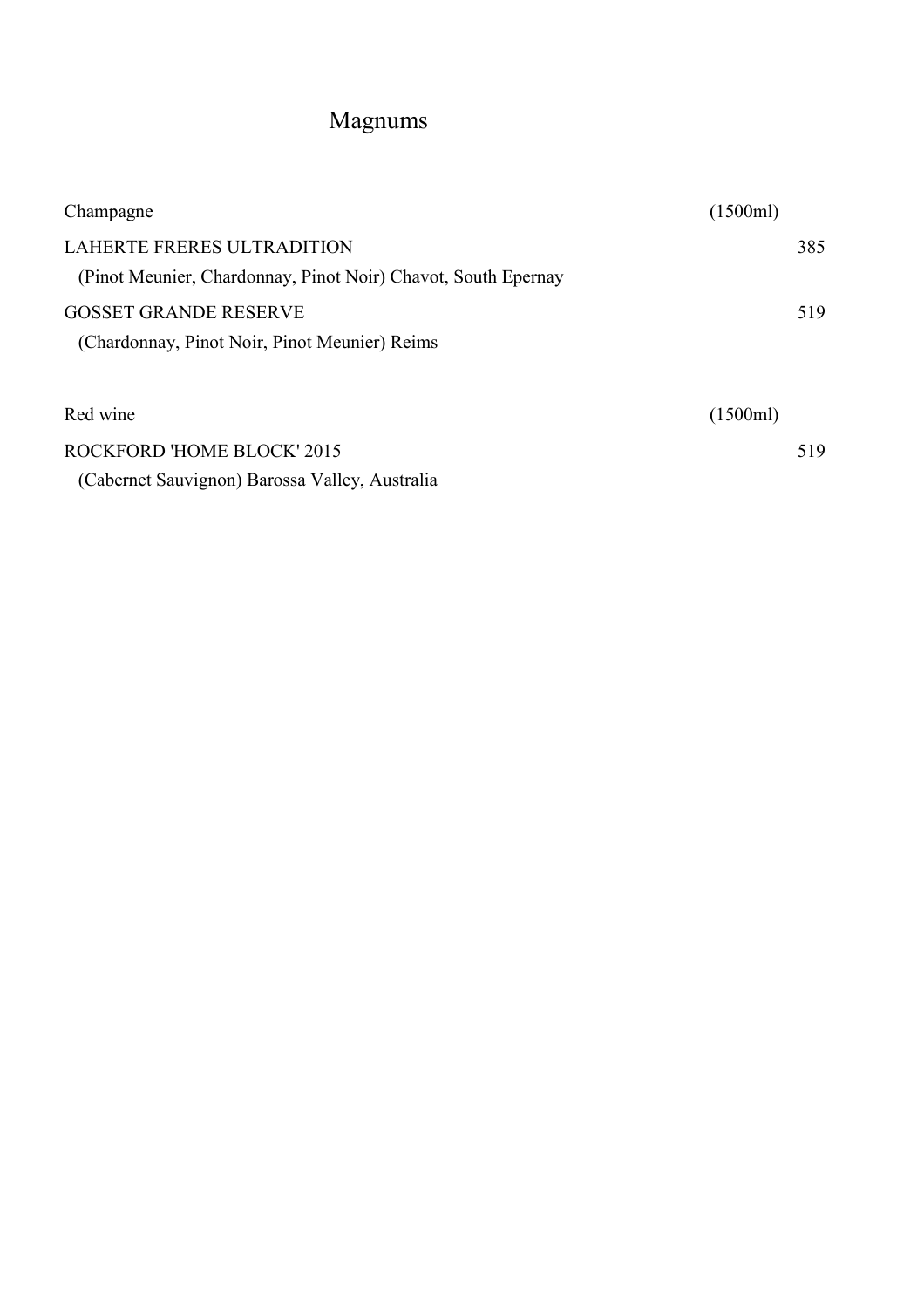# Champagne

|                                                                  | (750ml) |
|------------------------------------------------------------------|---------|
| ANDREAS BARTEL CUVEE BRUT NV                                     | 130     |
| (Pinot Noir, Chardonnay) Aube                                    |         |
| ANDRE CLOUET BRUT BLANC DE NOIR NV                               | 135     |
| (Pinot Noir) Bouzy                                               |         |
| ANDRE CLOUET BRUT NATURE SILVER NV                               | 135     |
| (Pinot Noir) Bouzy                                               |         |
| LAHERTE FRERES ULTRADITION EXTRA BRUT NV                         | 150     |
| (Pinot Meunier, Chardonnay, Pinot Meunier) Chavot, South Epernay |         |
| LOUIS ROEDERER BRUT COLLECTION 242 NV                            | 150     |
| (Chardonnay, Pinot Noir, Pinot Meunier) Reims                    |         |
| <b>GEORGES VESSELLE BRUT GRAND CRU NV</b>                        | 165     |
| (Pinot Noir, Chardonnay) Bouzy                                   |         |
| LARMANDIER-BERNIER LATITUDE NV BRUT                              | 200     |
| (Chardonnay) Cote de Blancs                                      |         |
| JACQUESSON CUVEE EXTRA BRUT 743 NV                               | 210     |
| (Chardonnay, Pinot Noir, Pinot Meunier) Dizy                     |         |
| POL ROGER RESERVE VINTAGE 2013 BRUT                              | 270     |
| (Chardonnay, Pinot Noir) Epernay                                 |         |
| LAHERTE FRERES EMPREINTES 2012 EXTRA BRUT                        | 300     |
| (Pinot Noir) Epernay                                             |         |
| AGRAPART GRAND CRU TERROIRS EXTRA BRUT                           | 300     |
| (Chardonnay) Grand Cru Avize                                     |         |
| <b>LOUIS ROEDERER CRYSTAL BRUT 2009</b>                          | 600     |
| (Chardonnay, Pinot Noir) Reims                                   |         |
| Champagne Rosé                                                   |         |
|                                                                  | (750m)  |

(750ml) ANDRE CLOUET BRUT ROSÉ NV 135

(Pinot Noir) Bouzy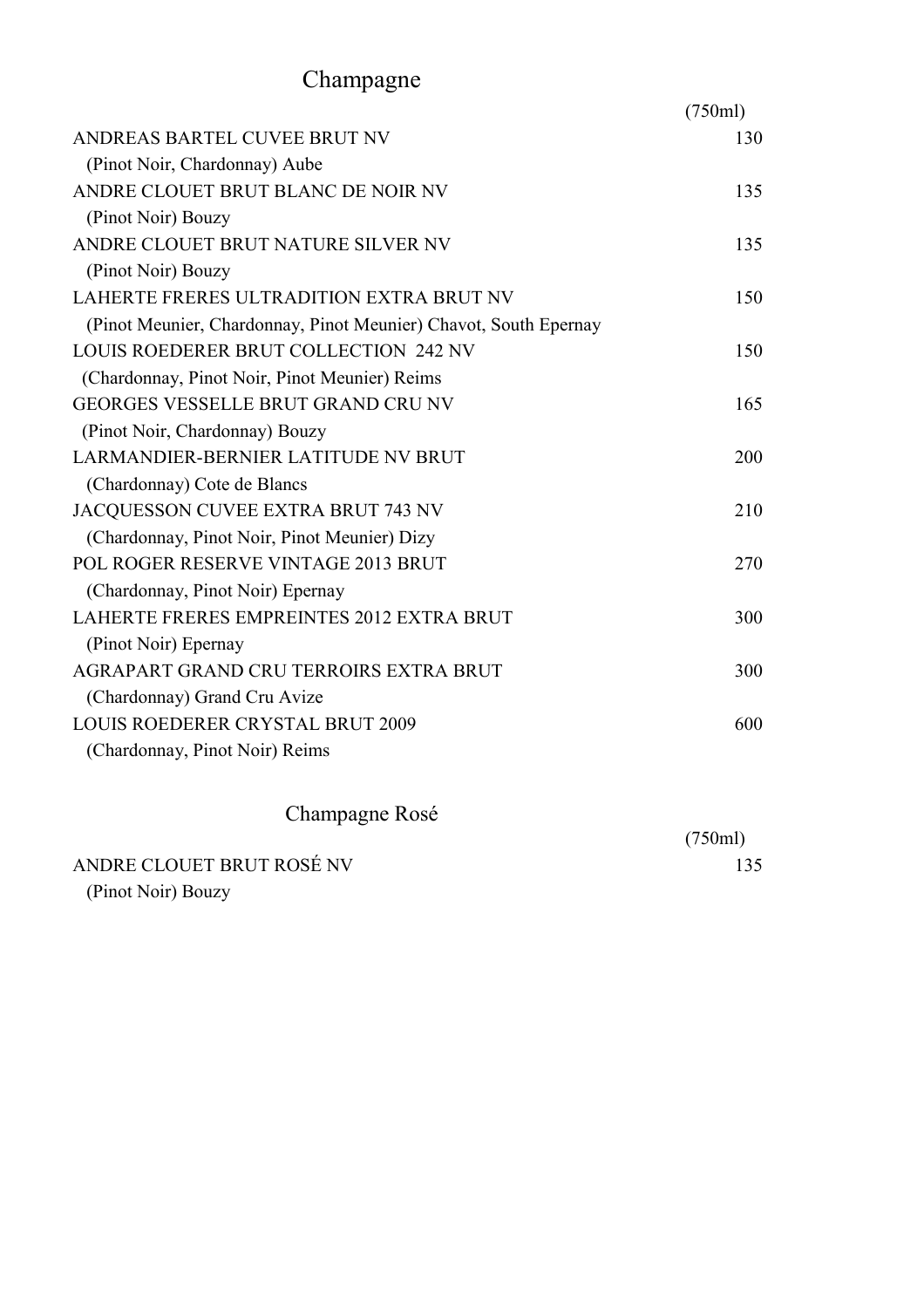# Sparkling Wine

|                                                       |       | (750ml) |
|-------------------------------------------------------|-------|---------|
| <b>TENUTE ARNACES PROSECCO NV</b>                     | (ORG) | 58      |
| (Glera) Veneto, ITALY                                 |       |         |
| <b>TORREBLANCA BRUT CAVA 2019</b>                     |       | 60      |
| (Macabeo, Xarel-lo, Parellada) Cava, Spain            |       |         |
| <b>MARC BREDIF VOUVRAY BRUT NV</b>                    |       | 63      |
| (Chenin Blanc) Vouvray, Loire, France                 |       |         |
| <b>HATTINGLEY VALLEY NV</b>                           |       | 120     |
| (Chardonnay) East Hampshire, UK                       |       |         |
| CA DEL BOSCO FRANCIACORTA NV                          |       | 130     |
| (Chardonnay, Pinot Noir, Pinot Blanc) Lombardy, ITALY |       |         |
| <b>BROWN BROTHERS PATRICIA</b>                        |       | 140     |
| (Chardonnay) King Valley, VIC                         |       |         |

# Sparkling Rosé & Red

| (750ml)                                                      |
|--------------------------------------------------------------|
| (ORG)(V)<br>65.                                              |
| (Chardonnay, Pinot Noir) Red Hill, Mornington Peninsula, VIC |
| ROCKFORD BLACK SHIRAZ NV DISGORGED 2018<br>155.              |
|                                                              |
|                                                              |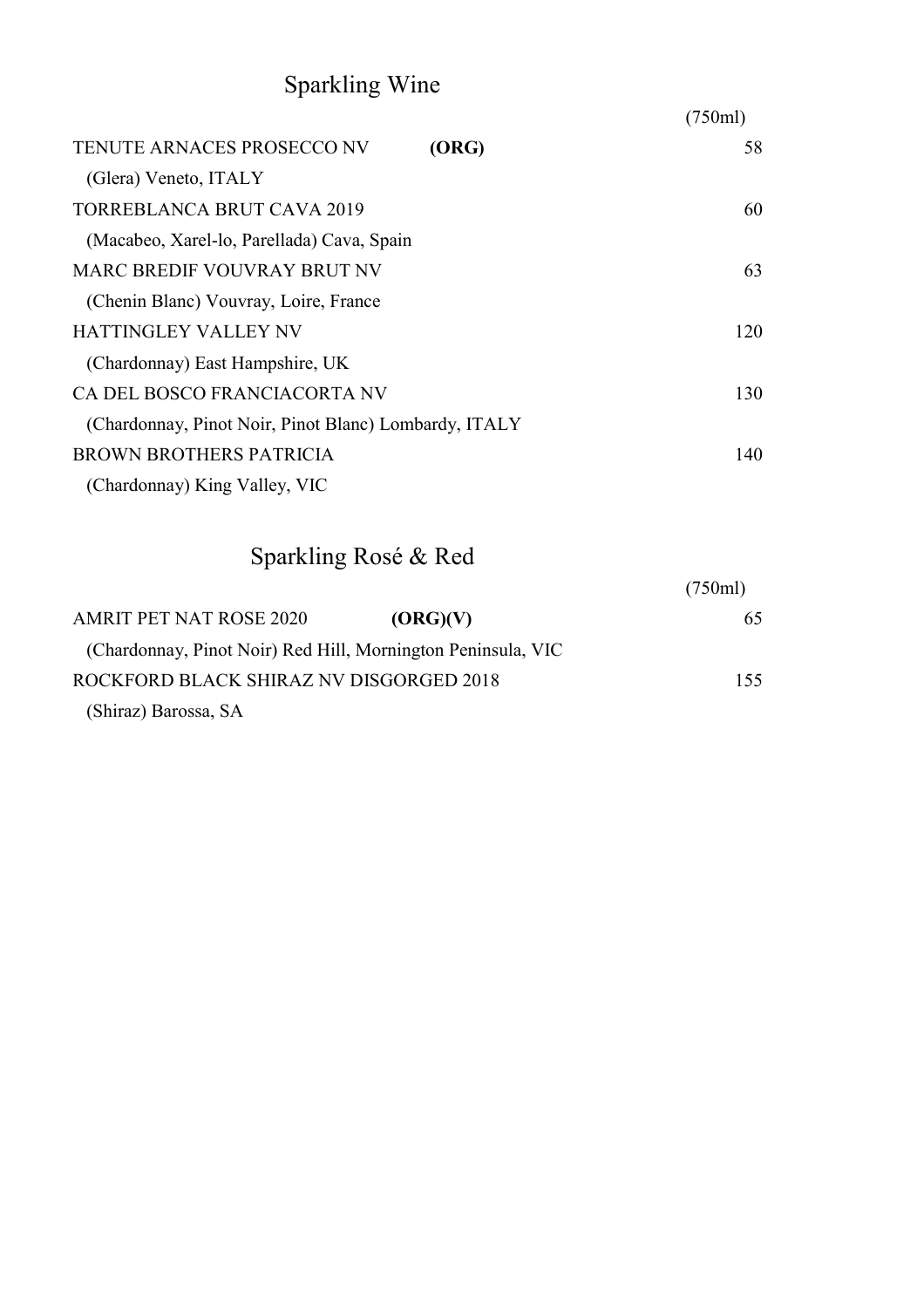# Riesling

|                                            |       | (750ml) |     |
|--------------------------------------------|-------|---------|-----|
| <b>CLOS CLARE 2020</b>                     |       |         | 65  |
| Clare Valley, SA, AUSTRALIA                |       |         |     |
| DR LOOSEN BERNKASTELER LAY KABINETT 2019   |       |         | 75  |
| Mosel, GERMANY                             |       |         |     |
| <b>DOMAINE MITTNACHT FRERES 2018</b>       | (B)   |         | 78  |
| Alsace, FRANCE                             |       |         |     |
| <b>GROSSET ALEA 2020</b>                   | (ORG) |         | 80  |
| Clare Valley, SA, AUSTRALIA                |       |         |     |
| ALSACE GRAND CRU MADER 'ROSACKER' 2019     |       |         | 140 |
| Alsace, FRANCE                             |       |         |     |
| MARCEL DEISS GC ALTENBERG DE BERGHEIM 2012 |       |         | 300 |
| Alsace, FRANCE                             |       |         |     |

#### Riesling - Back Vintages

| $\frac{1}{2}$                  | (750ml) |     |
|--------------------------------|---------|-----|
| KOONOWLA 2003                  |         | 70  |
| Clare Valley, SA, AUSTRALIA    |         |     |
| KOONOWLA 2002                  |         | 75  |
| Clare Valley, SA, AUSTRALIA    |         |     |
| <b>KNAPPSTEIN 2002</b>         |         | 80  |
| Clare Valley, SA, AUSTRALIA    |         |     |
| <b>MOUNT HORROCKS 2002</b>     |         | 80  |
| Clare Valley, SA, AUSTRALIA    |         |     |
| O LEARY WALKER, WATERVALE 2002 |         | 90  |
| Clare Valley, SA, AUSTRALIA    |         |     |
| ROCKFORDE VINE VALE 2010       |         | 160 |
| Barossa Valley, SA, AUSTRALIA  |         |     |
|                                |         |     |

#### Iberica & Latin Varietals

|                                    | (750ml) |    |
|------------------------------------|---------|----|
| ALAMOS 2019                        |         | 50 |
| (Torrontes) Salta, ARGENTINA       |         |    |
| TELMO RODRIGUEZ 'BASA' 2019        |         | 59 |
| (Verdejo) Rueda, SPAIN             |         |    |
| <b>CASTRO MARTIN ALBARINO 2019</b> |         | 74 |
| (Albarino) Rías Baixas, SPAIN      |         |    |
| <b>QUINTA DO AMEAL 2019</b>        |         | 78 |
| (Loureiro) Vinho Verde, PORTUGAL   |         |    |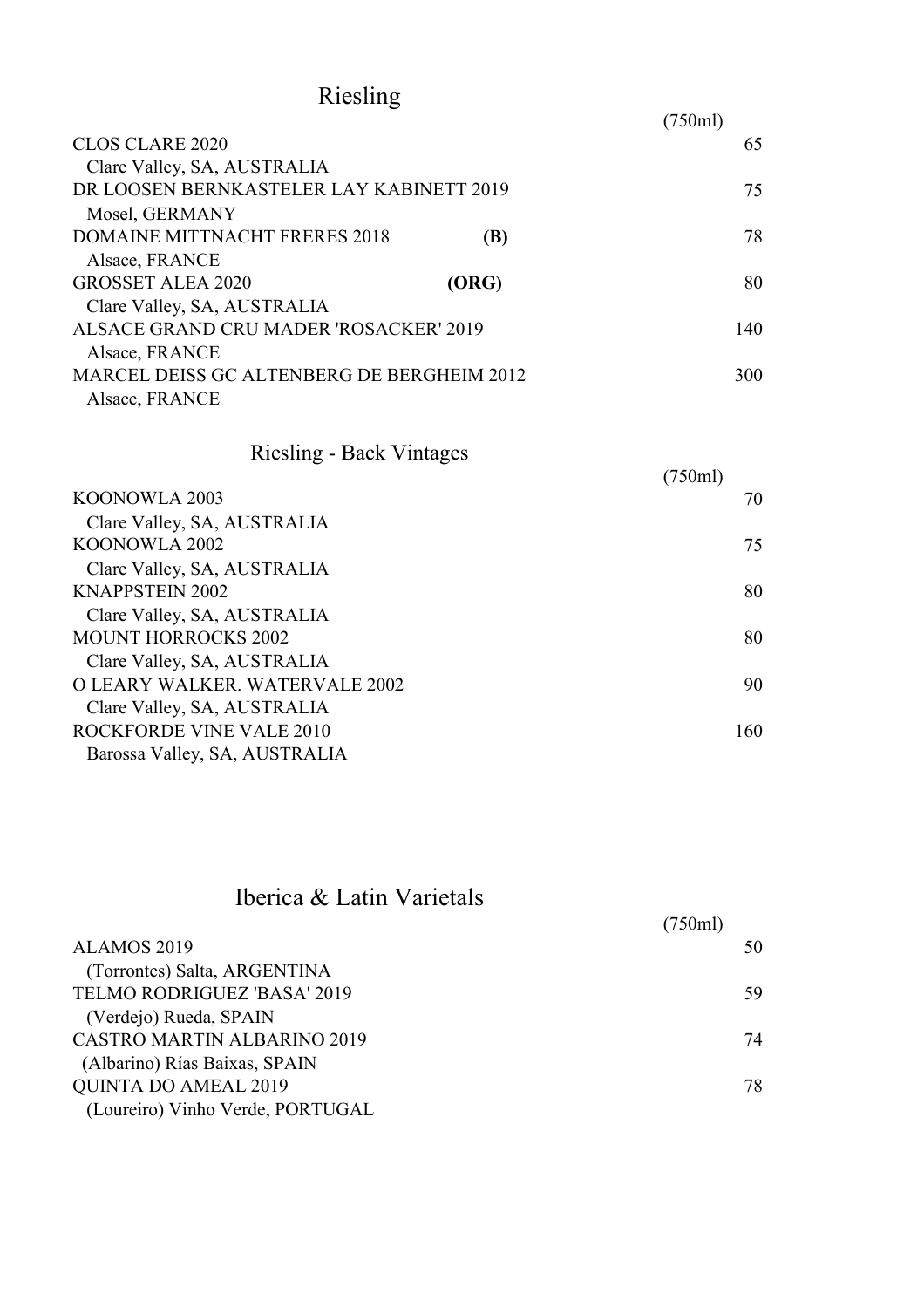# Sauvignon Blanc

| <b>SALVARD BLANC 2020</b><br>60              | 750ml) |
|----------------------------------------------|--------|
| Loire, FRANCE                                |        |
| DOG POINT 2020<br>62<br>$(B)$ (ORG) $(V)$    |        |
| Marlborough, NEW ZEALAND                     |        |
| <b>VINCENT DELAPORTE SANCERRE 2019</b><br>90 |        |
| Loire, FRANCE                                |        |
| <b>DOMAINE DENIZOT SANCERRE 2020</b>         | 115    |
| Loire, FRANCE                                |        |

### Aromatic Varietals

| (750ml |
|--------|

| <b>LAPEYRE JURANCON SEC 2016</b>                   | (ORG) | 50  |
|----------------------------------------------------|-------|-----|
| (Gros Manseng) South West, FRANCE                  |       |     |
| <b>REINE JULIETTE 2020</b>                         |       | 51  |
| (Picpoul de Pinet) Languedoc, FRANCE               |       |     |
| <b>INGRID GROISS 2019</b>                          |       | 60  |
| (Gruner Veltliner) Weinviertel, AUSTRIA            |       |     |
| <b>HEIDI SCHROCK WEISSBURGUNDER 2019</b>           |       | 61  |
| (Pinot Blanc) Burgenland, AUSTRIA                  |       |     |
| <b>OCEAN 8 2020</b>                                |       | 64  |
| (Pinot Gris) Mornington Peninsula, VIC, AUSTRALIA  |       |     |
| KIR-YIANNI 2020                                    |       | 65  |
| (Assyrtiko) Amyndeon, GREECE                       |       |     |
| DOMAINE DES 13 LUNES. LA MISE EN ABYMES 2020 (ORG) |       | 68  |
| (Jacquere) Savoie, FRANCE                          |       |     |
| <b>AMRIT SKIN CONTACT 2020</b>                     | (ORG) | 70  |
| (Pinot Gris) Mornington Peninsula, VIC, AUSTRALIA  |       |     |
| <b>DOMAINE DES AUBUISIERES VOUVRAY 2020</b>        |       | 74  |
| (Chenin Blanc) Loire, FRANCE                       |       |     |
| <b>ALBERT MANN 2019</b>                            | (B)   | 76  |
| (Pinot Blanc) Alsace, FRANCE                       |       |     |
| <b>ALBERT MANN 2019</b>                            | (B)   | 89  |
| (Gewurztraminer) Alsace, FRANCE                    |       |     |
| REYNEKE 2019                                       | (ORG) | 90  |
| (Chenin Blanc) Stellenbosch, SOUTH AFRICA          |       |     |
| SAINT JOSEPH BLANC AURELIEN CHATAIGNIER 2019       |       | 139 |
| (Marsanne, Roussanne) Northern Rhone, FRANCE       |       |     |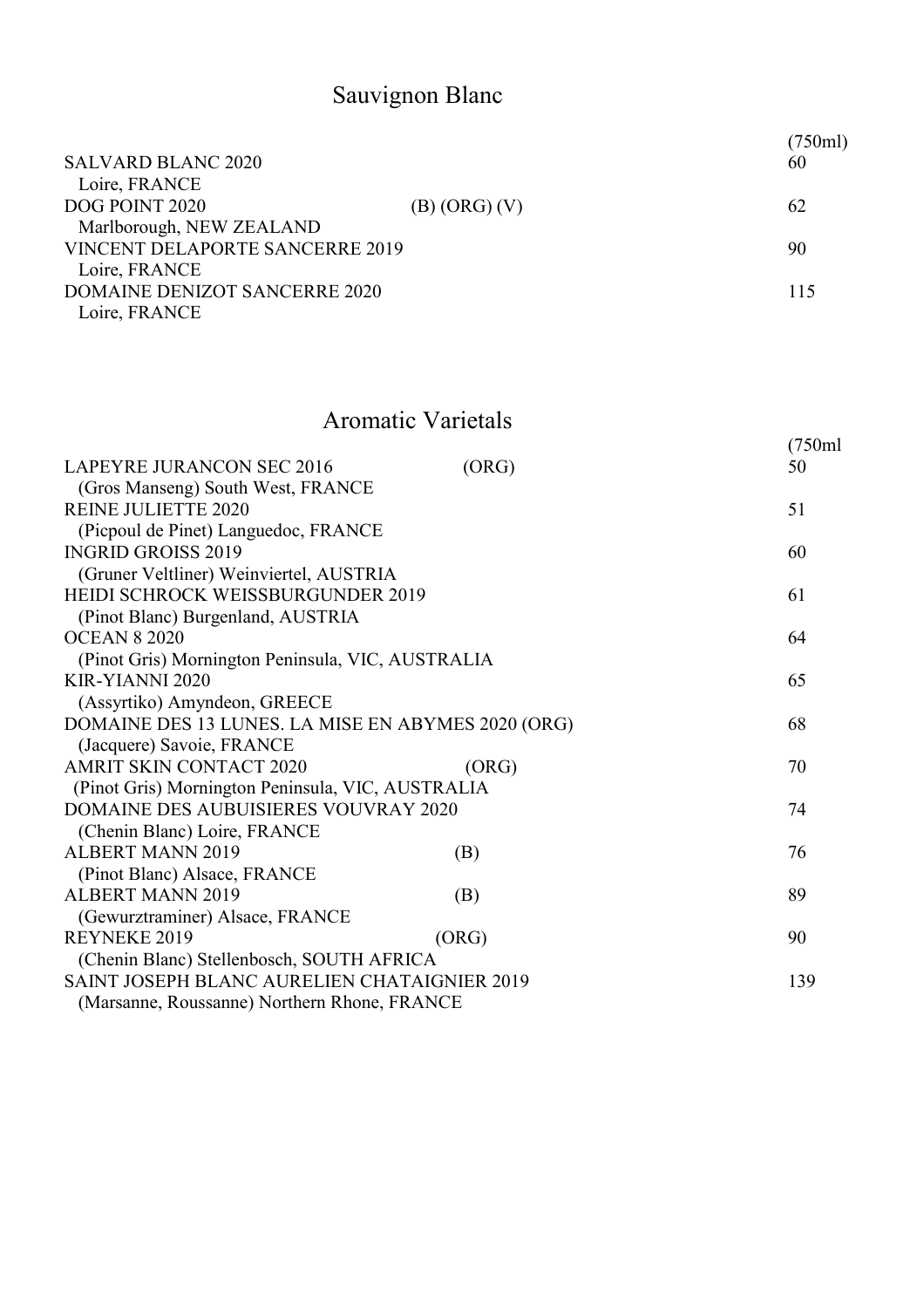## Italian Varietals

|                                              |       | (750ml) |     |
|----------------------------------------------|-------|---------|-----|
| <b>MOLINO A VENTO 2019</b>                   |       |         | 51  |
| (Grillo) Sicily                              |       |         |     |
| TOSCOLO VERNACCIA DI SAN GIMIGNANO 2017      |       |         | 52  |
| (Vernaccia) San Gimignano, Tuscany           |       |         |     |
| <b>SANTADI VILLA SOLAIS 2019</b>             |       |         | 53  |
| (Vermentino) Sardegna                        |       |         |     |
| <b>VILLA MATILDE FALANGHINA 2018</b>         |       |         | 55  |
| (Falanghina) Campania                        |       |         |     |
| ALBINO ARMANI "IO" 2019                      |       |         | 56  |
| (Pinot Grigio) Venezia Giulia                |       |         |     |
| LA CHIUSA ELBA BIANCO 2020                   |       |         | 60  |
| (Procanico, Vermentino) Elba                 |       |         |     |
| <b>UMANI RONCHI I SASSI IGT 2020</b>         | (ORG) |         | 64  |
| (Pecorino) Abrizzo                           |       |         |     |
| PIEROPAN SOAVE CLASSICO 2020                 |       |         | 75  |
| (Garganega) Veneto                           |       |         |     |
| <b>BENITO FERRARA 2019</b>                   |       |         | 75  |
| (Greco di Tufo) Campania                     |       |         |     |
| <b>GINI SOAVE CLASSICO 2020</b>              | (ORG) |         | 78  |
| (Garganega) Veneto                           |       |         |     |
| ALBERTO OGGERO ROERO 2017                    | (ORG) |         | 80  |
| (Arneis) Piemonte                            |       |         |     |
| <b>VIETTI ROERO 2018</b>                     |       |         | 80  |
| (Arneis) Piemonte                            |       |         |     |
| VIGNE MARINA COPPI FRANCESCA 2020            |       |         | 95  |
| (Timorasso) Piemonte                         |       |         |     |
| <b>MASSERIA LI VELI SALENTO VERDECA 2020</b> |       |         | 110 |
| (Verdeca) Puglia                             |       |         |     |
| UMANI RONCHI VECCHI VIGNE 2017               | (ORG) |         | 110 |
| (Verdicchio) Le Marche                       |       |         |     |
| ZENATO LUGANA DI TREBBIANO 2017              |       |         | 130 |
| (Turbiana) Lugana                            |       |         |     |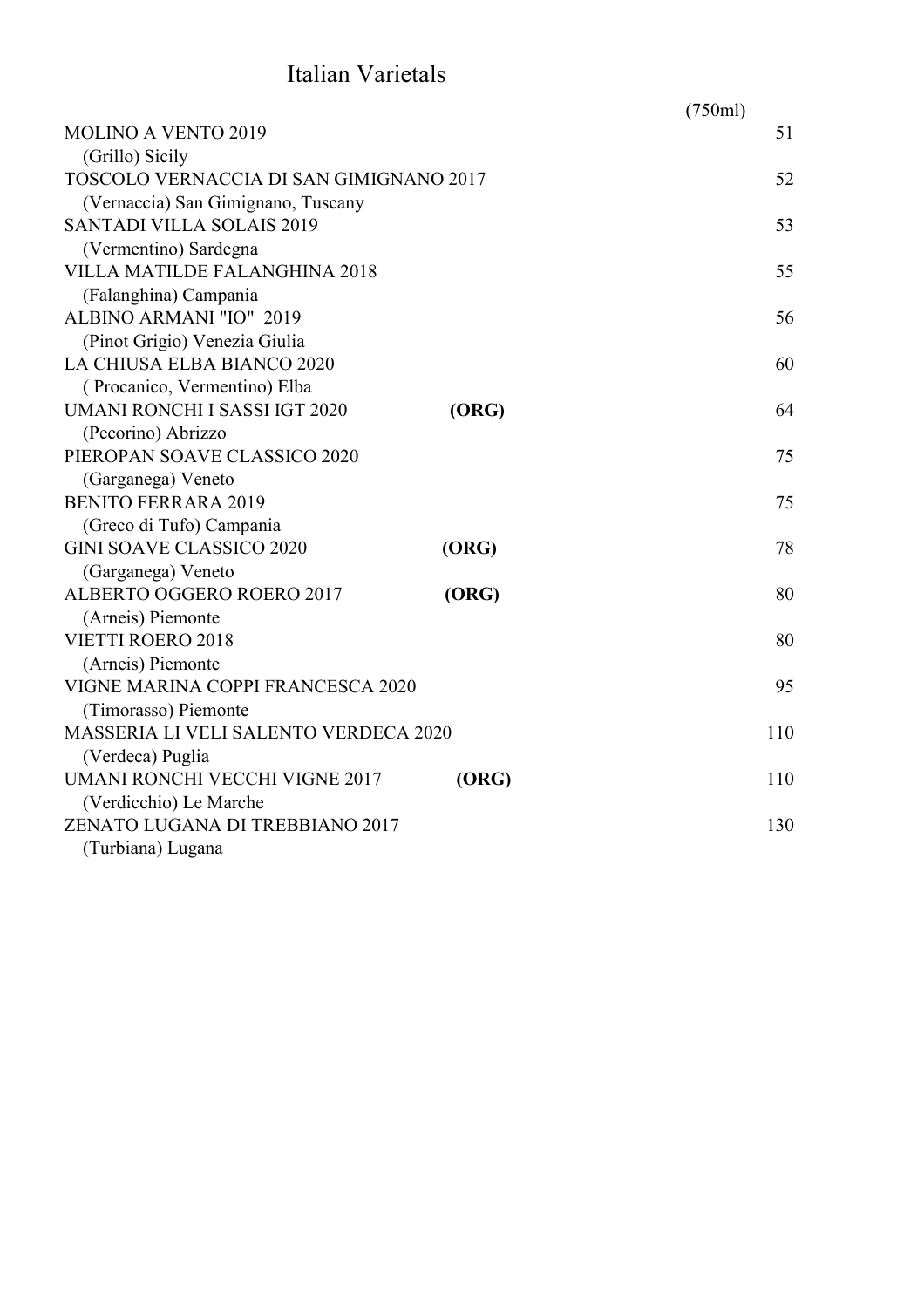# Chardonnay

## Chardonnay - Mornington Peninsula

|                                                                                    | (750ml) |
|------------------------------------------------------------------------------------|---------|
| <b>OCEAN 8 'VERVE' 2018</b>                                                        | 82      |
| Shoreham, VIC                                                                      |         |
| MOOROODUC ESTATE 2018                                                              | 85      |
| Moorooduc, VIC                                                                     |         |
| <b>MERRICKS ESTATE 2019</b>                                                        | 85      |
| Merricks, VIC                                                                      |         |
| TEN MINUTES BY TRACTOR 'JUDD' 2015                                                 | 147     |
| Main Ridge, VIC                                                                    |         |
|                                                                                    |         |
| Chardonnay - Burgundy                                                              |         |
|                                                                                    | (750ml) |
| ANDRÉ BONHOMME VIRE CLESSE 2018                                                    | 75      |
| Viré clessé, Mâconnais                                                             |         |
| DOMAINE TAUPENOT-MERME ALIGOTE 2017                                                | 79      |
| (Aligoté) Côté d'Or                                                                |         |
| SOPHIE CINIER MACON VILLAGES 2018                                                  | 90      |
| Mâconnais                                                                          |         |
| DANIEL DAMPT & FILS CHABLIS 2019                                                   | 110     |
| Chablis                                                                            |         |
| SAUMAIZE-MICHELIN POUILLY F. CLOS SUR LA ROCHE 2019                                | 140     |
| Pouilly-Fuisse, Mâconnais<br>SAINT AUBIN 1er CRU SOUS LA ROCHE DUMAY D. CLAIR 2019 | 195     |
| Saint Aubin, Côte de Beaune                                                        |         |
| COCHE LUCETS MEURSAULT 2018                                                        | 215     |
| Meursault, Côte de Beaune                                                          |         |
| MARC-ANTONIN BLAIN CHASSAGNE MONTRACHET 2018                                       | 215     |
| Chassagne-Montrachet, Côte de Beaune                                               |         |
| CHRISTIAN MOREAU "VALMUR" GRAND CRU CHABLIS 2017                                   | 260     |
| Valmur, Chablis                                                                    |         |
| M. MONTILLE PULIGNY MONTRACHET "CHAMPS GAINS" 2016                                 | 300     |
| Puligny-Montrachet, Côte de Beaune                                                 |         |
| BRUNO COLIN CHASSAGNE MONTRACHET "EN REMILLY" 2018                                 | 360     |
| Chassagne-Montrachet, Côte de Beaune                                               |         |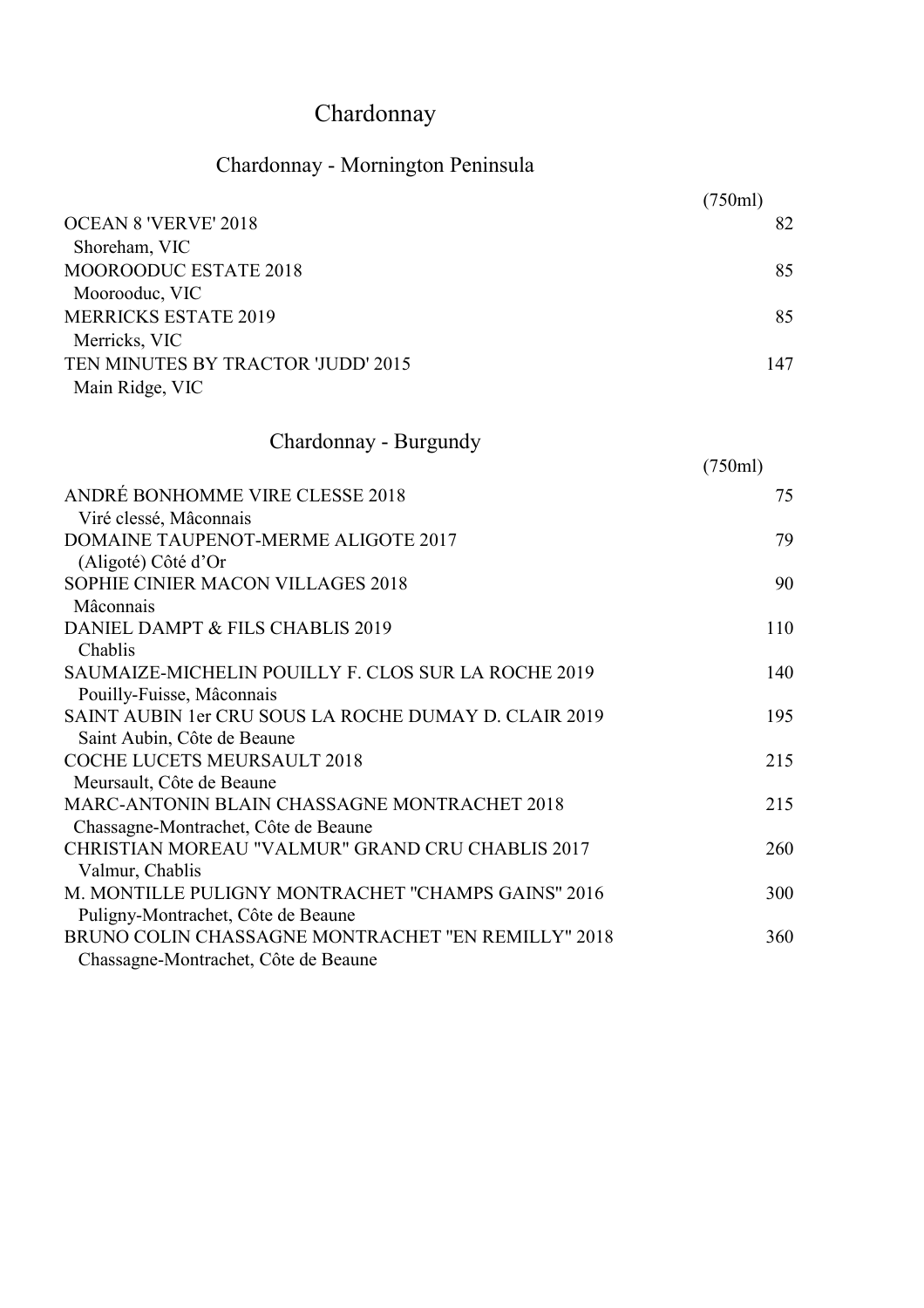## Chardonnay - Other Regions

|                                            | (750ml) |
|--------------------------------------------|---------|
| <b>DOMAINE NATURALISTE "FLORIS" 2018</b>   | 57      |
| Margaret River, WA, AUSTRALIA              |         |
| ATHLETES OF WINE "ATHELETICO" 2019         | 60      |
| Macedon, VIC, AUSTRALIA                    |         |
| <b>HEART "VICTOR CHARDONNAY" 2019</b>      | 70      |
| Beechworth, VIC, AUSTRALIA                 |         |
| <b>TYRRELL'S ESTATE</b>                    | 72      |
| Hunter Valley, NSW, AUSTRALIA              |         |
| PIANO PIANO SOPHIE'S BLOCK 2018            | 78      |
| Beechworth, VIC, AUSTRALIA                 |         |
| LA CREMA 2019                              | 80      |
| Monterey, UNITED STATES                    |         |
| <b>TOLPUDDLE 2019</b>                      | 130     |
| Coal River Valley, TAS, AUSTRALIA          |         |
| <b>BY FARR 2020</b>                        | 145     |
| Geelong, VIC, AUSTRALIA                    |         |
| DRY RIVER 2017                             | 160     |
| Martinborough, NEW ZEALAND                 |         |
| <b>MOUNT MARY 2019</b>                     | 190     |
| Yarra Valley, VIC, AUSTRALIA               |         |
| <b>SHAW + SMITH LENSWOOD VINEYARD 2018</b> | 220     |
| Adelaide Hills, SA, AUSTRALIA              |         |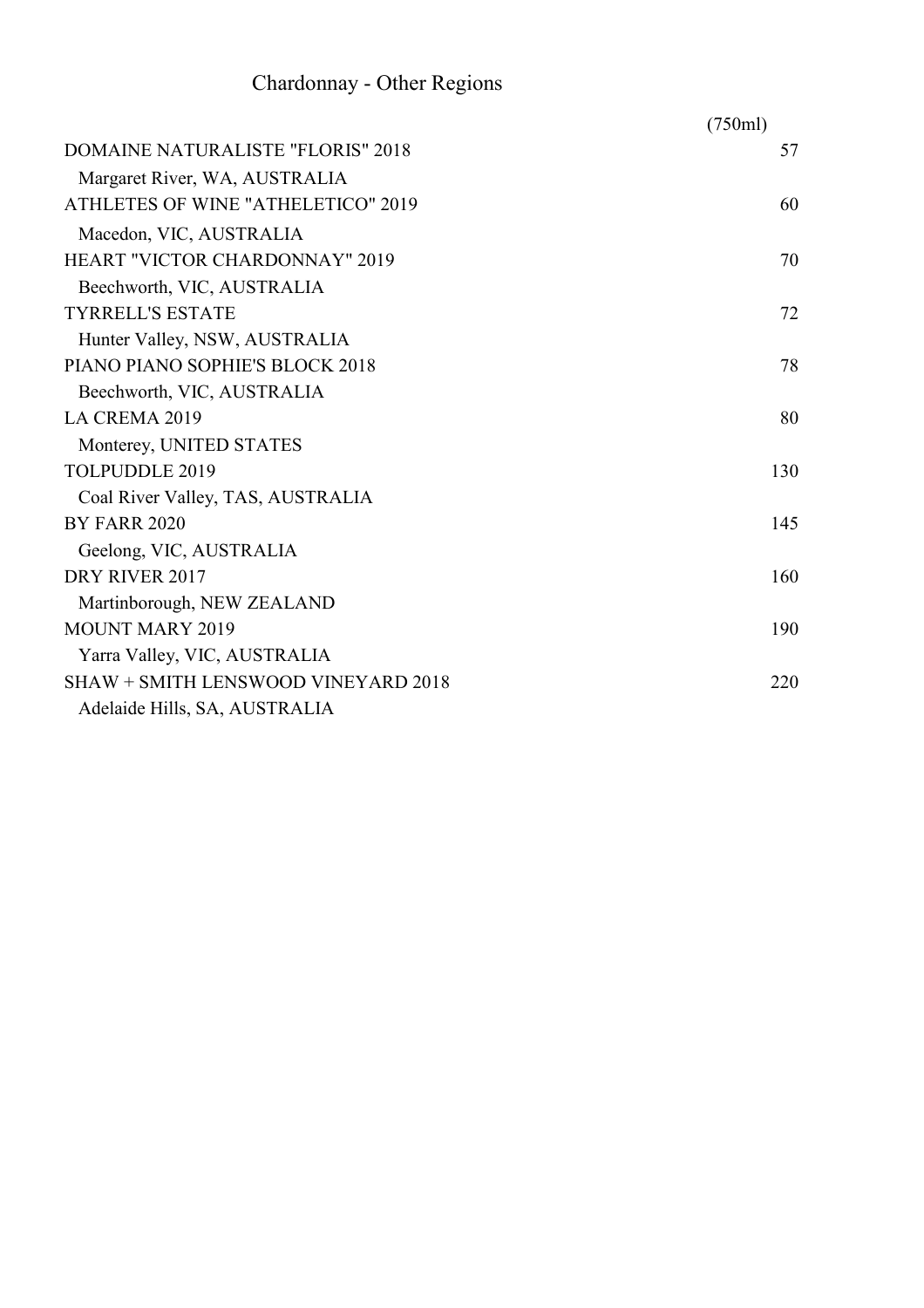#### Rosé

|                                                                   | (750ml) |
|-------------------------------------------------------------------|---------|
| <b>WEATHERCRAFT ROSE 2021</b>                                     | 50      |
| (Shiraz) Beechworth, VIC, AUSTRALIA                               |         |
| <b>CAPCANES 'MAS DONIS' 2019</b>                                  | 54      |
| (Garnacha, Syrah, Merlot, Lasendal Tinto) Ribera del Duero, SPAIN |         |
| RAMEAU D'OR "GOLDEN BOUGH" 2020                                   | 55      |
| (Syrah, Grenache, Cinsault) Cotes De Provence, FRANCE             |         |
| <b>MASSERIA LI VELI PRIMEROSE 2020</b>                            | 58      |
| (Negroamaro) Puglia, ITALY                                        |         |
| <b>MAISON SAINT AIX 2020</b>                                      | 70      |
| (Syrah, Grenache, Cinsault) Cote de Provence, FRANCE              |         |
| DOMAINE RAY-JANE BANDOL ROSE 2020                                 | 85      |
| (Grenache, Mourvedre, Cinsault) Bandol, Provence, FRANCE          |         |
|                                                                   |         |

#### Orange

|                                              | (750ml) |
|----------------------------------------------|---------|
| AMRIT SKIN CONTACT PINOT GRIS 2020           | 70      |
| (Pinot Gris) Shoreham, VIC, AUSTRALIA        |         |
| COS RAMI 2020                                | 80      |
| (Inzolia, Grecanico) Vittoria, Sicily, ITALY |         |

 $(750ml)$ <br> $155$ 

#### Sparkling

#### ROCKFORD BLACK SHIRAZ NV DISGORGED 2012 (Shiraz) Barossa, SA, AUSTRALIA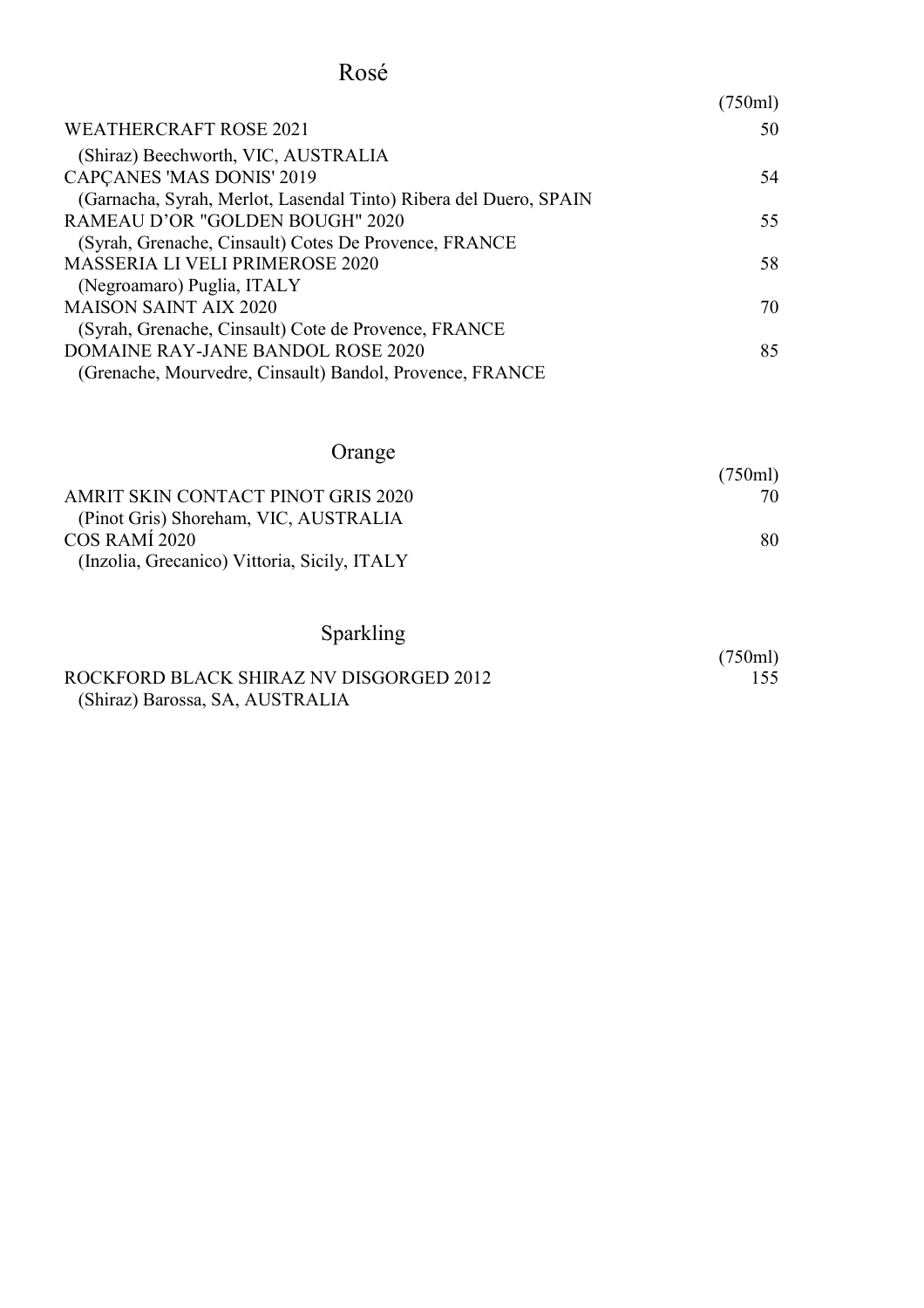#### Pinot Noir

| Pinot Noir & Gamay - Burgundy & Beaujolais        | (750ml) |
|---------------------------------------------------|---------|
| <b>CHÂTEAU THIVIN GAMAY NOIR 2018</b>             | 65      |
| (Gamay) Beaujolais                                |         |
| LUCIEN MUZARD & FILS BOURGOGNE 2018               | 90      |
| Côte de Nuits                                     |         |
| LATHUILIERE-GRAVALLON "GRAND PRE" FLEURIE 2019    | 95      |
| (Gamay) Fleurie, Beaujolais                       |         |
| DOMAINE COLLOTTE FIXIN ROUGE 2014                 | 130     |
| Fixin, Côte de Nuits                              |         |
| HENRI NAUDIN HAUTES COTES DE NUITS 2019           | 139     |
| Côte de Nuits                                     |         |
| <b>CLAIRE NAUDIN ORCHIS MASCULA 2019</b><br>(ORG) | 157     |
| Côte de Beaune                                    |         |
| DANIEL BOULARD MORGON CORCELETTE 2017             | 159     |
| (Gamay) Beaujolais                                |         |
| JANE EYRE COTES DE NUITS 2019                     | 160     |
| Cote de Nuis                                      |         |
| BLAIN-GAGNARD C. MONTRACHET "CLOS ST JEAN" 2017   | 180     |
| Chassagne-Montrachet, Côte de Beaune              |         |
| <b>HENRI GOUGES NUITS-ST-GEORGES 2018</b>         | 220     |
| Nuits-St-Georges, Côte de Nuits                   |         |
| <b>JANE EYRE GEVREY-CHAMBERTIN 2019</b>           | 225     |
| Gevrey-Chambertin, Côte de Nuits                  |         |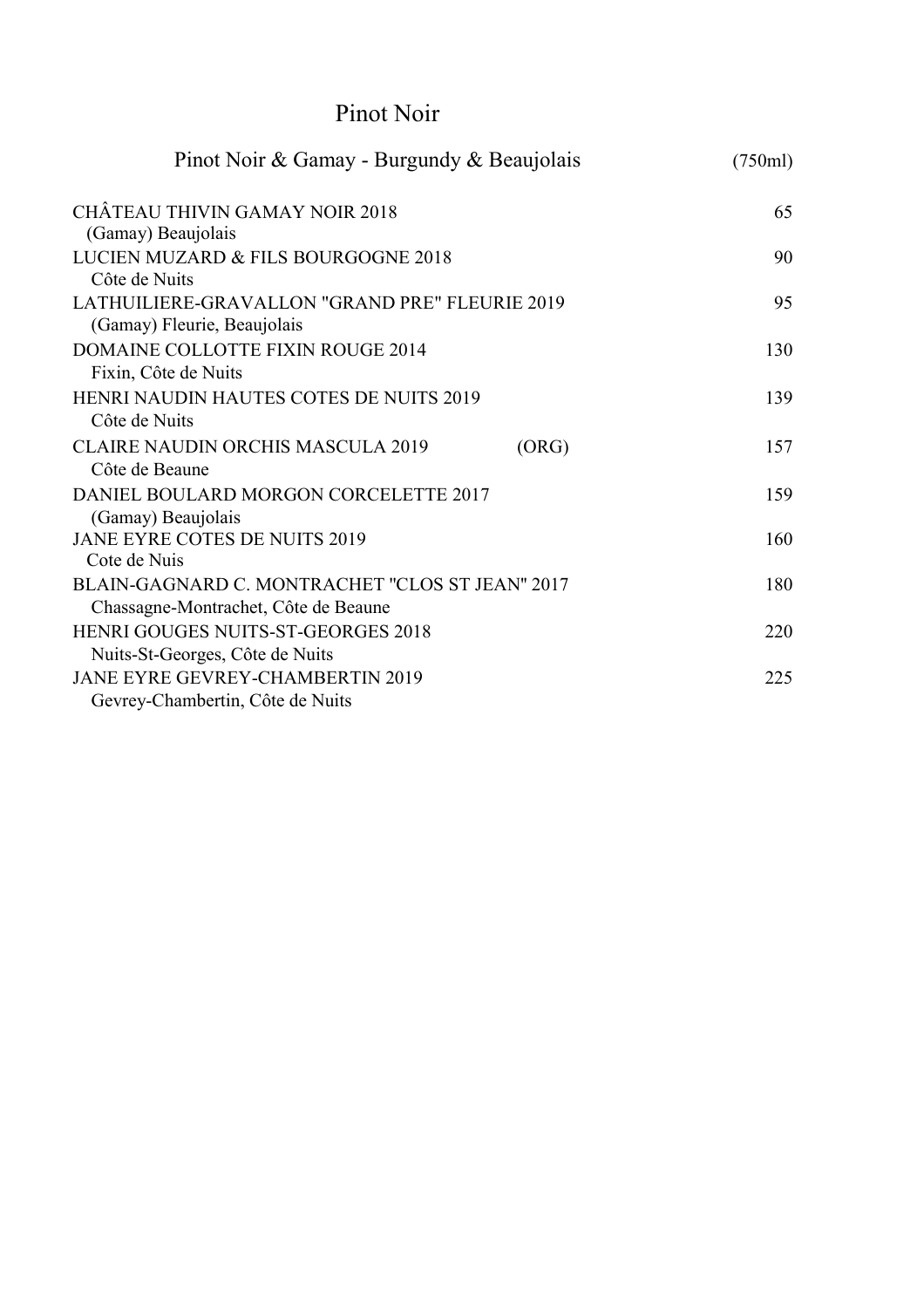| Pinot Noir & Gamay: Other Regions        | (750ml) |
|------------------------------------------|---------|
| KOEHLER RUPRECHT KABINETT TROCKEN 2018   | 63      |
| PFALZ, GERMANY                           |         |
| FRANCOIS LABET ILE DE BEAUTE 2018        | 65      |
| Corsica, FRANCE                          |         |
| <b>BRISTOL FARM 2013</b>                 | 75      |
| Central Otago, NEW ZEALAND               |         |
| <b>GEMBROOK HILL VILLAGE 2020</b>        | 80      |
| Yarra Valley, VIC, AUSTRALIA             |         |
| SOHO ROAD 2018                           | 80      |
| Bellarine Peninsula, VIC, AUSTRALIA      |         |
| <b>MAC FORBES "YARRA JUNCTION" 2018</b>  | 105     |
| Yarra Valley, VIC, AUSTRALIA             |         |
| <b>RESONANCE 2017</b>                    | 130     |
| Willamette Valley, Oregon, UNITED STATES |         |
| BY FARR COTE VINEYARD 2019               | 220     |
| Geelong, VIC, AUSTRALIA                  |         |
| BY FARR TOUT PRES 2019                   | 220     |
| Geelong, VIC, AUSTRALIA                  |         |
| <b>MOUNT MARY 2013</b>                   | 270     |
| Yarra Valley, VIC, AUSTRALIA             |         |
| <b>MOUNT MARY 2010</b>                   | 290     |
| Yarra Valley, VIC, AUSTRALIA             |         |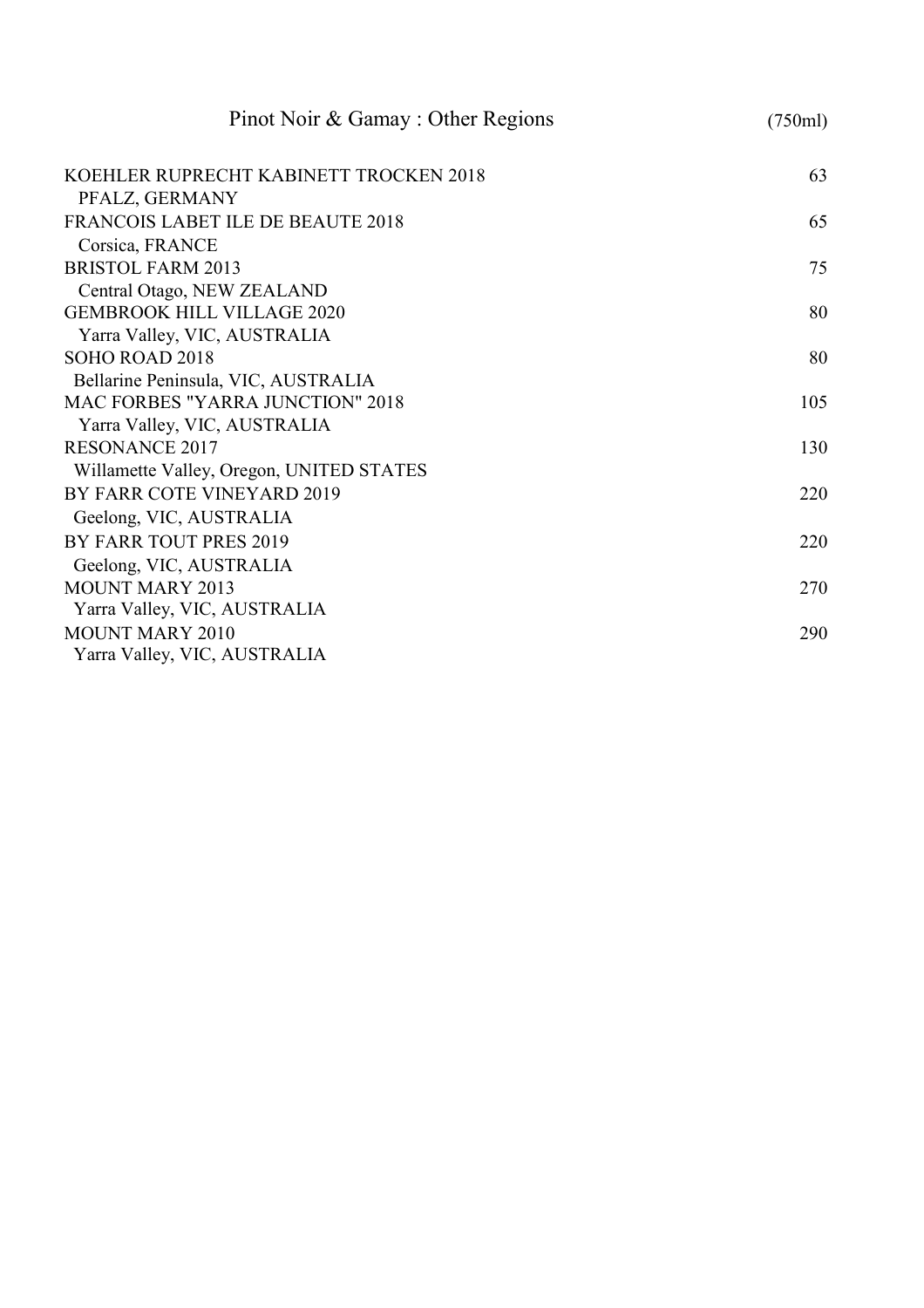#### Italian Varieties

| Sangiovese                                   |         |
|----------------------------------------------|---------|
|                                              | (750ml) |
| MONTE ANTICO TOSCANA 2016                    | 49      |
| (Sangiovese, Merlot, Cabernet) Tuscany       |         |
| <b>VOLIERO TOSCANA ROSSO IGT 2019</b>        | 65      |
| (Sangiovese) Tuscany                         |         |
| ANTONIO CAMILLO CILIEGIOLO TOSCANA IGT 2020  | 75      |
| (Sangiovese) Tuscany                         |         |
| FELSINA 'BERARDENGA' CHIANTI CLASSICO 2019   | 90      |
| (Sangiovese) Tuscany                         |         |
| BOSCARELLI VINO NOBILE DI MONTEPULCIANO 2017 | 130     |
| (Prugnolo) Tuscany                           |         |
| <b>FULIGNI ROSSO DI MONTALCINO 2019</b>      | 147     |
| (Sangiovese Grosso) Tuscany                  |         |
| <b>COSTANTI ROSSO DI MONTALCINO 2018</b>     | 150     |
| (Sangiovese Grosso) Tuscany                  |         |
| FULIGNI BRUNELLO DI MONTALCINO 2014          | 230     |
| (Sangiovese Grosso) Tuscany                  |         |
| <b>ISOLE E OLENA CEPPARELLO 2017</b>         | 290     |
| (Sangiovese) Tuscany                         |         |
| <b>Super Tuscans</b>                         |         |
|                                              | (750ml) |

|                                                                    | (//JUMI) |
|--------------------------------------------------------------------|----------|
| CASTELLO DI QUERCETO CIGNALE 2013                                  | 200      |
| (Cabernet Sauvignon, Merlot) Colli della Toscana Centrale, Tuscany |          |
| TENUTA DELL'ORNELLAIA BOLGHERI SUPERIORE 2011                      | 430      |
| (Cabernet Sauvignon) Tuscany                                       |          |
| TENUTA SAN GUIDO. SASSICAIA DOC 2013                               | 800      |
| (Cabernet Sauvignon) Tuscany                                       |          |
|                                                                    |          |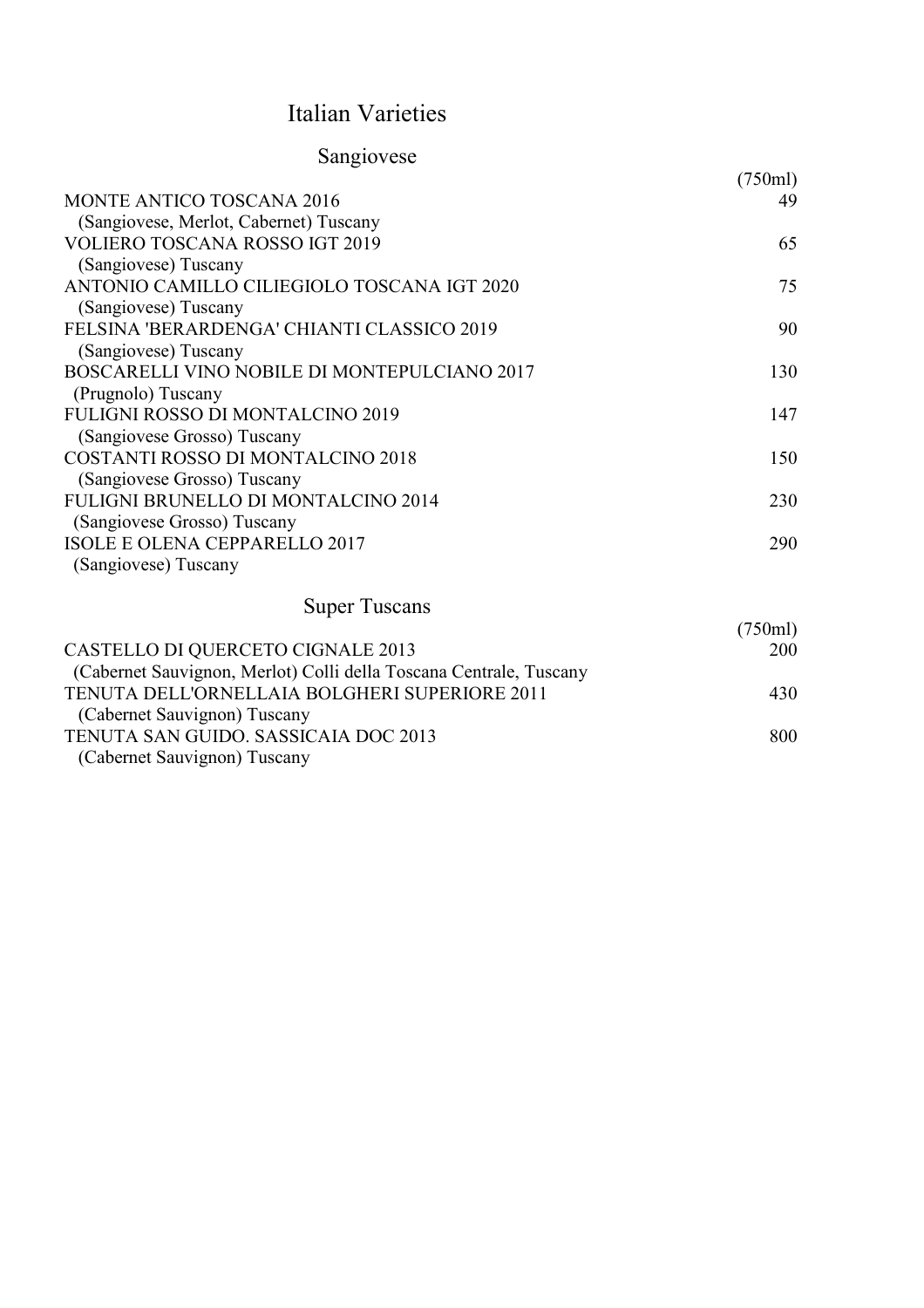| Nebbiolo & Piedmont                                                      |               |
|--------------------------------------------------------------------------|---------------|
| <b>MAURO MOLINO BARBERA D'ALBA 2019</b><br>(Barbera) Piedmont            | (750ml)<br>74 |
| ELVIO COGNO 'MONTEGRILLI' NEBBIOLO 2019 (B) (ORG)<br>(Nebbiolo) Piedmont | 90            |
| PRUNOTTO BAROLO 2017<br>(Nebbiolo) Piedmont                              | 175           |
| ELVIO COGNO BARBARESCO BORDINI 2015<br>(Nebbiolo) Piedmont               | 190           |
| ELVIO COGNO CASCINA NUOVA BAROLO 2017<br>(Nebbiolo) Piedmont             | 200           |
| BRICCO GIUBELLINI 'MONFORTE' BAROLO 2016<br>(Nebbiolo) Piedmont          | 210           |
| DOMENICO CLERICO BAROLO 2013<br>(Nebbiolo) Piedmont                      | 240           |
| ELIO GRASSO BAROLO 2011<br>(Nebbiolo) Piedmont                           | 240           |
| BRUNO ROCCA BARBARESCO 2011<br>(Nebbiolo) Piedmont                       | 270           |
| CAVALLOTTO BAROLO BRICCO BOSCHIS 2013<br>(Nebiolo) Piedmont              | 370           |
| CAVALLOTTO BAROLO BRICCO BOSCHIS 2010<br>(Nebiolo) Piedmont              | 370           |
| BRUNO ROCCA COPAROSSA BARBARESCO 2012<br>(Nebbiolo) Piedmont             | 900           |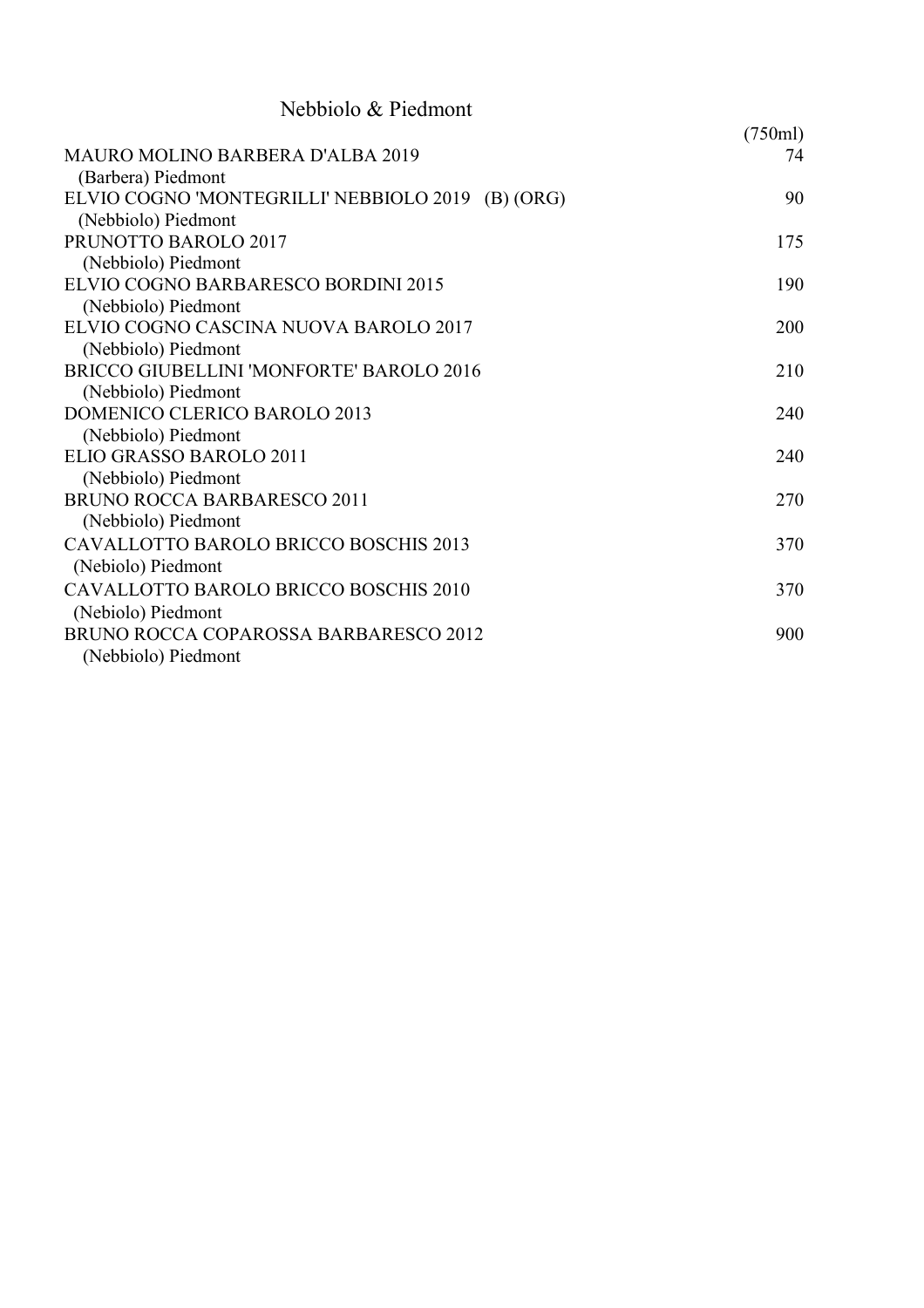#### Other Italian Varietals

|                                                                 |       | (750ml) |
|-----------------------------------------------------------------|-------|---------|
| <b>VOLERE VOLARE 2018</b>                                       | (ORG) | 60      |
| (Primitivo) Puglia                                              |       |         |
| DONNAFUGATA SHERAZADE 2019                                      |       | 69      |
| (Nero D'Avola) Sicily<br>TERZINI MONTEPULCIANO D ABRUZZO 2019   |       | 69      |
| (Montepulciano d'Abruzzo) Abruzzo                               |       |         |
| <b>CAGGIANO 'TAURI' 2018</b>                                    |       | 76      |
| (Irpinia Aglianico) Campania                                    |       |         |
| <b>ARGIOLAS CANNONAU 2018</b>                                   |       | 80      |
| (Cannonau) Sardegna                                             |       |         |
| <b>MASSERIA LI VELI ORION 2019</b>                              |       | 85      |
| (Primitivo) Puglia                                              |       |         |
| COS CERASUOLO DI VITTORIA 2016                                  |       | 90      |
| (Nero D'Avola) Sicily                                           |       |         |
| PIETRA DOLCE ETNA ROSSO 2019                                    |       | 95      |
| (Nerello Mascallese) Sicily<br><b>ANTONELLI SAGRANTINO 2012</b> |       | 137     |
| (Sagrantino) Montefalco, Umbria                                 |       |         |
| <b>ARGIOLAS TURRIGA 2016</b>                                    |       | 330     |
| (Cannonau, Bovale Sardo, Malvasia Nera) Sardegna                |       |         |
|                                                                 |       |         |
| Valpolicella                                                    |       |         |
|                                                                 |       | (750ml) |
| ZENATO VALPOLICELLA CLASSICO 2017                               |       | 80      |
| (Corvina, Rondinella, Molinara) Veneto                          |       |         |
| ZENATO 'RIPASSA' VALPOLICELLA RIPASSO 2017                      |       | 130     |
| (Corvina, Rondinella, Molinara) Veneto                          |       |         |
| TENUTA SANT'ANTONIO 'TELOS' L'AMARONE 2011                      |       | 195     |
| (Corvina, Rondinella, Molinara) Veneto                          |       |         |
| <b>CAMPOFIORINI ROSSE VERONESE MASI 2014</b>                    |       | 280     |
| (Corvina) Veneto<br>QUINTARELLI GIUSEPPE. VALPOLICELLA 2011     |       | 600     |
| (Corvina) Veneto                                                |       |         |
|                                                                 |       |         |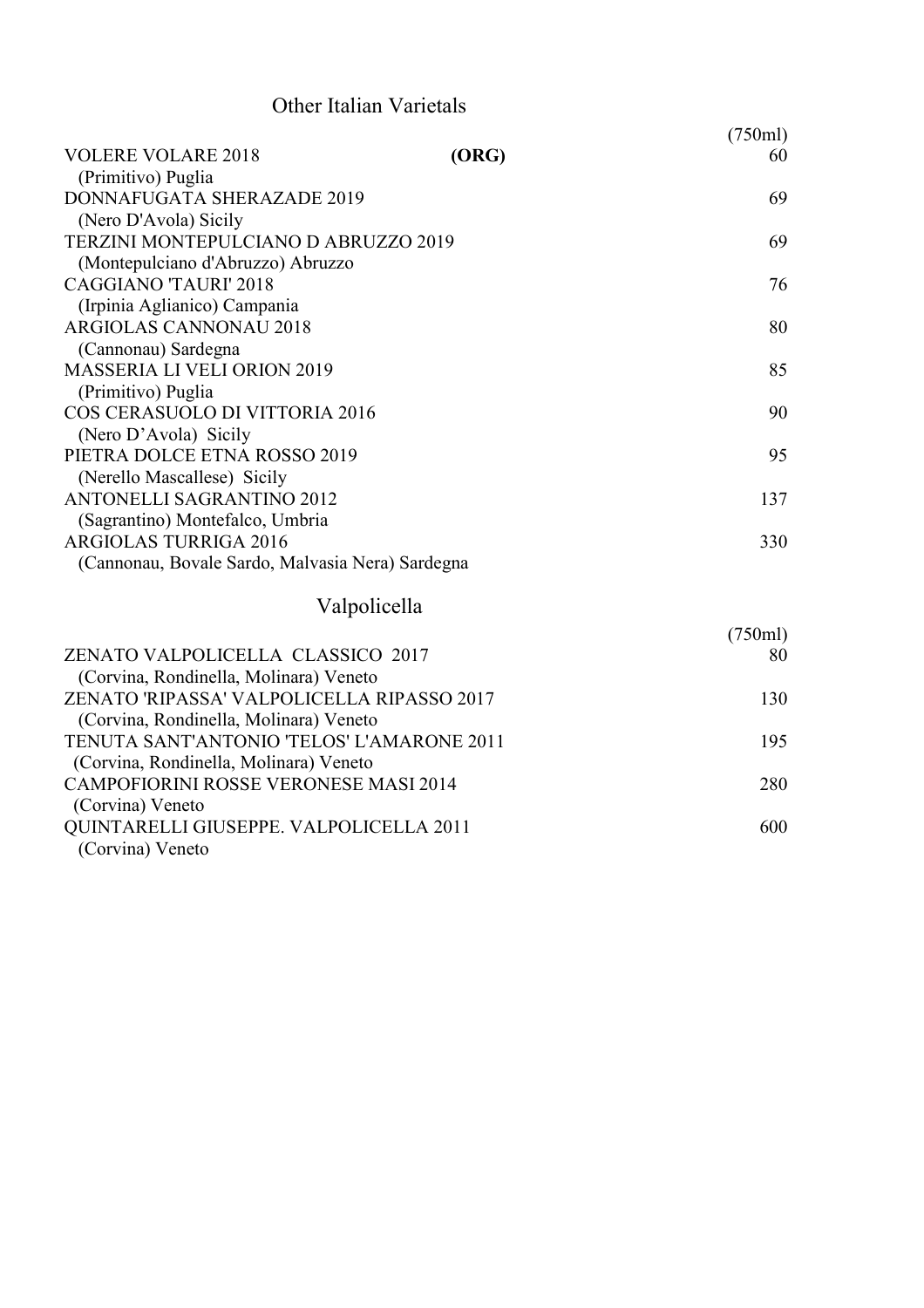| Iberica, New World, Other Varieties.           |         |
|------------------------------------------------|---------|
|                                                | (750ml) |
| VINA VENTISQUERO "QUEULAT" 2018                | 60      |
| (Carmenere) Maipo, CHILE                       |         |
| CATENA ZAPATA 2019                             | 64      |
| (Malbec) Mendoza, ARGENTINA                    |         |
| CASA DA PASSARELLA "A DESCORBETA" 2019         | 65      |
| (Touriga Nacional, Tinta Roriz) Dao, PORTUGAL  |         |
| <b>GUIMARO JOVEN 2020</b>                      | 65      |
| (Mencia) Ribeira Sacra, SPAIN                  |         |
| <b>VINA ALMATE 2019</b>                        | 67      |
| (Tempranillo) Castilla Y Leon, SPAIN           |         |
| <b>CUNE CRIANZA 2017</b>                       | 70      |
| (Tempranillo) Rioja, SPAIN                     |         |
| KIR-YIANNI "KALI RIZA" 2017                    | 75      |
| (Xinomavro) Amyndeon, GREECE                   |         |
| <b>EDMEADES 2017</b>                           | 80      |
| (Zinfandel) Mendocino, UNITED STATES           |         |
| <b>QUINTA DO VALLADO 2016</b>                  | 80      |
| (Tinta Roriz) Douro, PORTUGAL                  |         |
| <b>BLAI FERRE JUST 'BILLO' 2018</b>            | 80      |
| (Garnacha Blend) Priorat, SPAIN                |         |
| <b>MORIC 2018</b>                              | 110     |
| (Blaufrankisch) Burgenland, AUSTRIA            |         |
| CLOS MOGADOR PRIORAT GRATALLOPS 2017           | 260     |
| (Carinena, Cab. Sav., Garnacha) Priorat, SPAIN |         |
|                                                |         |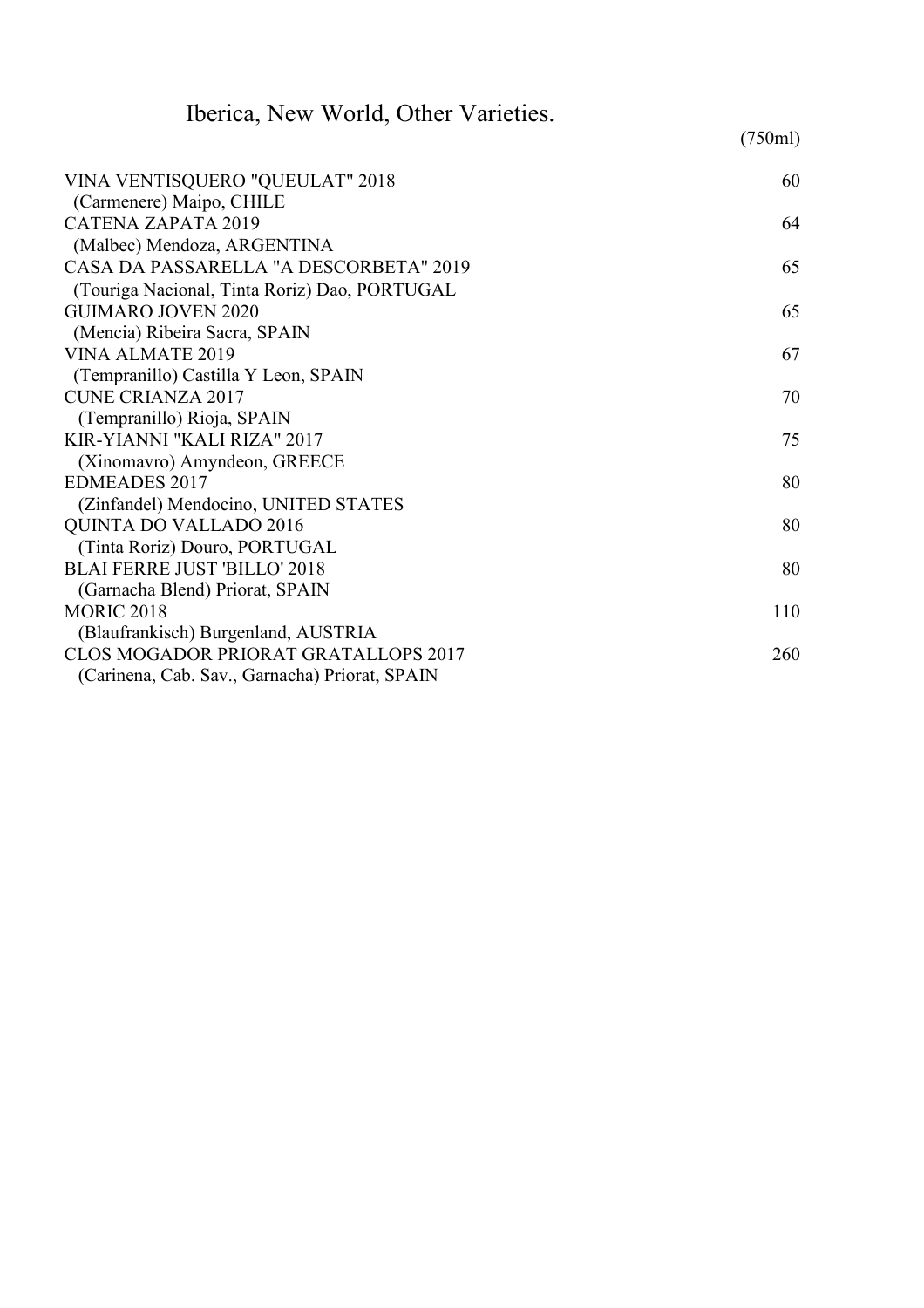## Grenache & Rhône Blends

|                                                                                                             | (750ml) |
|-------------------------------------------------------------------------------------------------------------|---------|
| MONT REDON CÔTES DU RHÔNE 2019<br>(Grenache, Syrah, Mouvedre) Southern Rhône, FRANCE                        | 65      |
| L'AME DE LA GARRIGUE. C. DE PREISSAN IGP 2016<br>(Grenache) IGP Pays d'Oc, Languedoc-Roussillon, FRANCE     | 70      |
| ARGIOLAS 'COSTERA' CANNONAU 2018<br>(Grenache) Sardegna, ITALY                                              | 80      |
| ROCKFORD MOPPA SPRINGS 2017<br>(Grenache, Mataro, Shiraz) Barossa, SA, AUSTRALIA                            | 85      |
| <b>CHATEAU DE SEGRIES LIRAC 2018</b><br>(Grenache, Syrah, Cinsault, Carignan) Lirac, Southern Rhône, FRANCE | 85      |
| <b>YVES LECCIA E. CROCE 2018</b><br>(Grenache) Corsica, FRANCE                                              | 120     |
| DOMAINE GRADASSI CHÂTEAUNEUF DU PAPE 2019<br>(Grenache, Syrah) Southern Rhône, FRANCE                       | 150     |
| SANTA DUC S.VIERGES CHÂTEAUNEUF DU PAPE 2017<br>(Grenache, Syrah, Mouvedre) Southern Rhône, FRANCE          | 225     |
| <b>CLOS MOGADOR PRIORAT GRATALLOPS 2017</b><br>(Carinena, Cab. Sav., Garnacha) Priorat, SPAIN               | 260     |
| <b>ARGIOLAS TURRIGA 2016</b><br>(Cannonau, Bovale Sardo, Malvasia Nera) Sardegna, ITALY                     | 330     |
|                                                                                                             |         |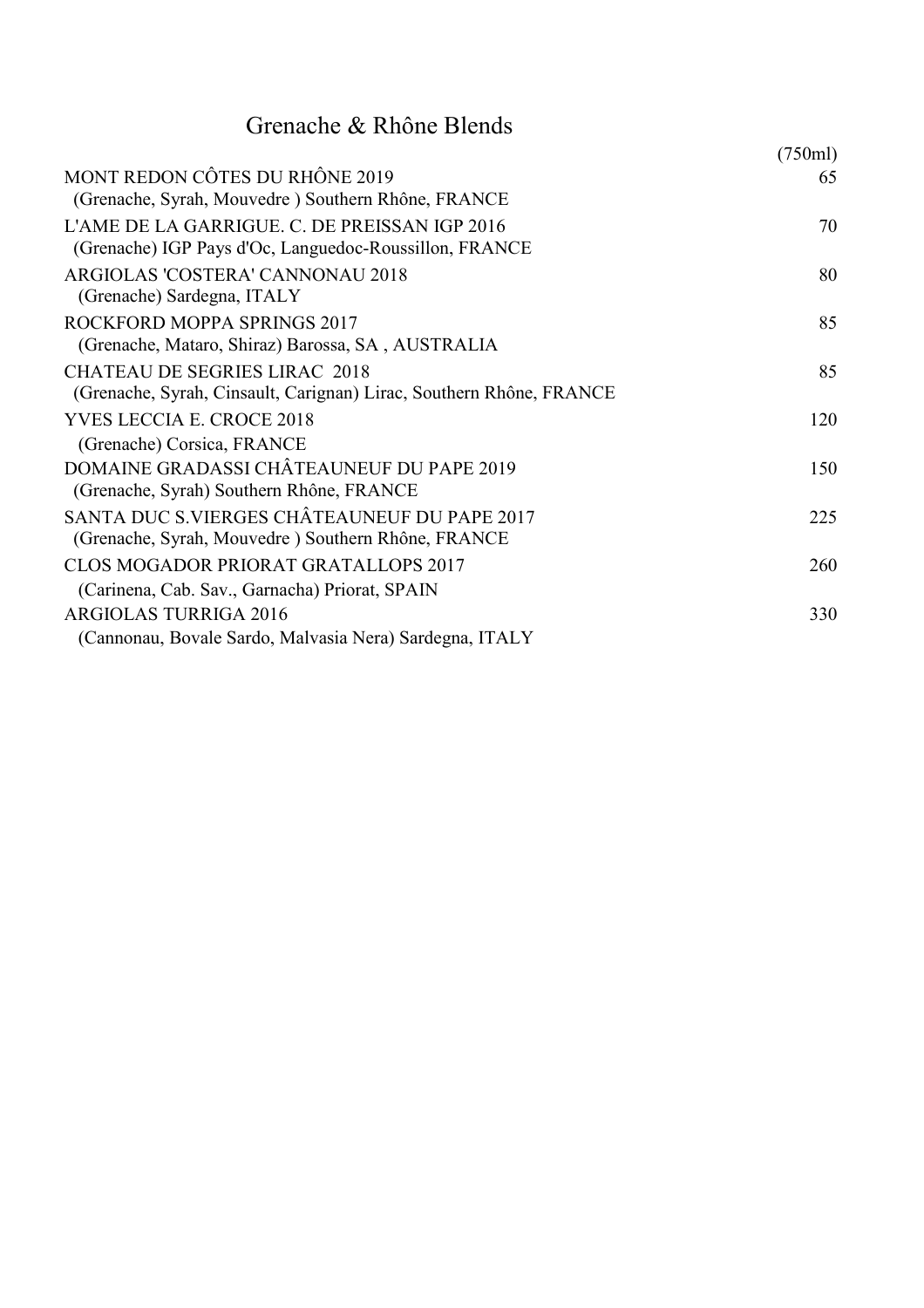# Syrah & Shiraz

#### Shiraz - Australia - Victoria

| <b>BAILIEU 2018</b>                                       | (750ml)<br>60 |
|-----------------------------------------------------------|---------------|
| (Shiraz) Mornington Peninsula                             |               |
| PIANO PIANO 'HENRY'S BLOCK' 2017                          | 80            |
| (Shiraz) Beechworth                                       |               |
| WILD DUCK CREEK 2018<br>(Shiraz) Pyrenees                 | 120           |
| <b>MOOROODUC ESTATE 2015</b>                              | 123           |
| (Shiraz) Mornington Peninsula<br><b>AVANI SYRAH 2017</b>  | 173           |
| (Shiraz, Mataro, Viognier, Marsanne) Mornington Peninsula |               |
| YARRA YERING NO 2 2012<br>(Shiraz, Viognier) Yarra Valley | 173           |
| DALWHINNIE MOONAMBEL 2001<br>(Shiraz) Pyrennes            | 190           |
| DALWHINNIE MOONAMBEL 2004<br>(Shiraz) Pyrennes            | 190           |
| <b>CRAIGLEE 2010</b>                                      | 200           |
| (Shiraz) Sunbury                                          |               |
| <b>CRAIGLEE 2012</b>                                      | 190           |
| (Shiraz) Sunbury                                          |               |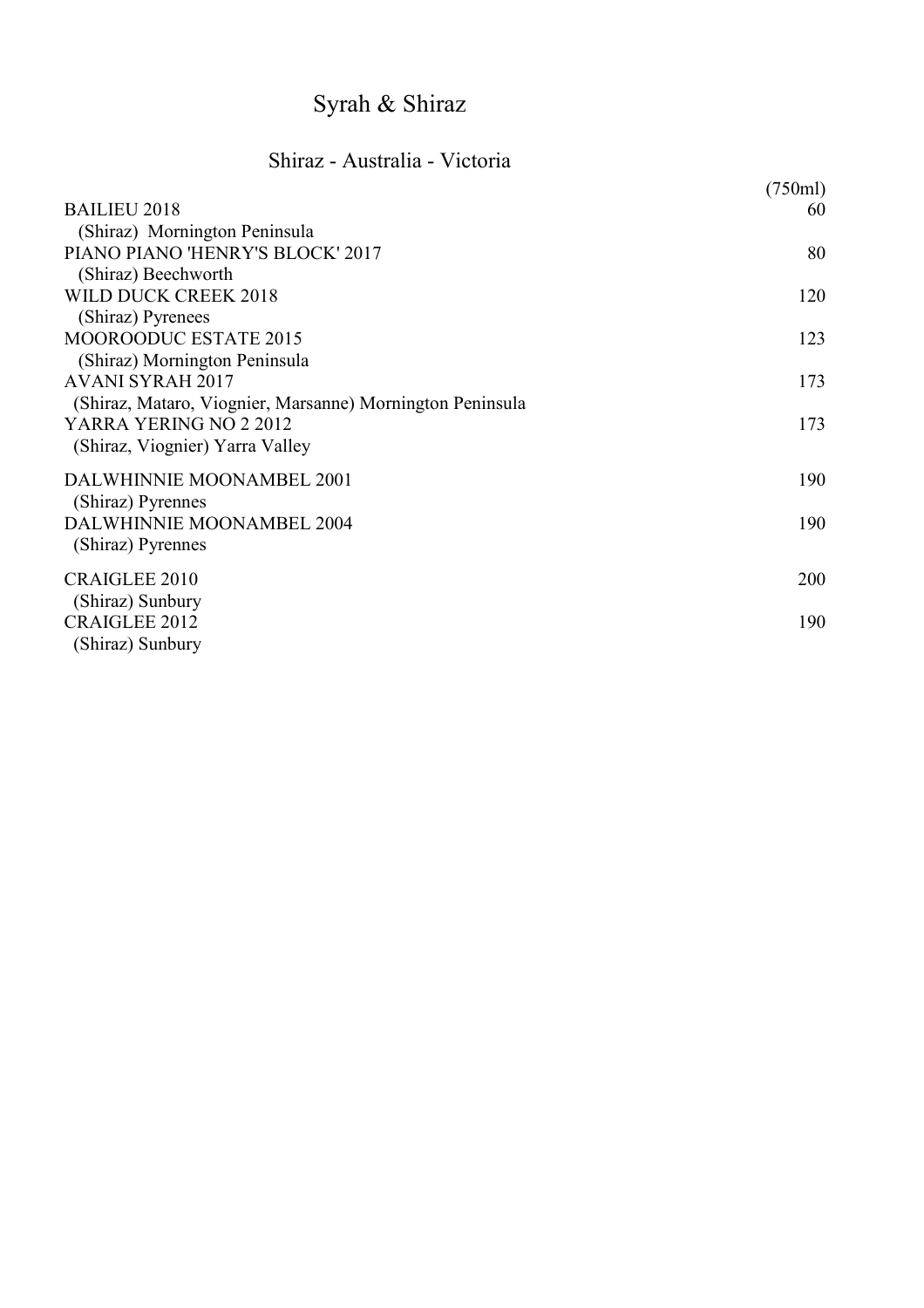#### Shiraz - Australia - South Australia

|                                             | (750ml) |
|---------------------------------------------|---------|
| <b>HEART WINE 'DANGER' 2018</b>             | 70      |
| (Shiraz) McLaren Vale                       |         |
| <b>MASSENA "THE ELEVENTH HOUR" 2019</b>     | 75      |
| (Shiraz) Barossa Valley                     |         |
| <b>GLAETZER 'ANAPERENNA' 2019</b>           | 99      |
| (Shiraz, Cabernet) Barossa Valley           |         |
| <b>GLAETZER 'AMON RA' 2015</b>              | 140     |
| (Shiraz, Cabernet) Barossa Valley           |         |
| <b>LINDEMANS LIMESTONE RIDGE 1998</b>       | 220     |
| (Shiraz, Cabernet Sauvignon) Coonawarra     |         |
| YALUMBA THE SIGNATURE 2015                  | 240     |
| (Shiraz, Cabernet Sauvignon) Barossa Valley |         |
| WYNNS MICHAEL 1998                          | 330     |
| (Shiraz) Coonawarra                         |         |
| <b>WENDOUREE ESTATE 2002</b>                | 330     |
| (Shiraz, Mataro) Clare Valley               |         |
| <b>JIM BARRY. THE ARMAGH 2010</b>           | 550     |
| (Shiraz) Clare Valley                       |         |

#### Shiraz - Other regions

| <b>TYRRELL'S ESTATE</b>                              | 72   |
|------------------------------------------------------|------|
| Hunter Valley, NSW, AUSTRALIA                        |      |
| PIERRE GAILLARD 'SAINT JOSEPH' 2019                  | 95   |
| Northern Rhone, FRANCE                               |      |
| ALAIN GRAILLOT CROZES-HERMITAGE 2017                 | 120  |
| Crozes Hermitage, Northern Rhône, FRANCE             |      |
| <b>DOMAINE DU TUNNEL CORNAS 2018</b>                 | 190  |
| Northern Rhône, FRANCE                               |      |
| <b>CLONAKILLA 2016</b>                               | 220  |
| (Shiraz, Viognier) Murrumbateman, ACT, AUSTRALIA     |      |
| <b>VINCENT PARIS, CORNAS LA GEYNADE 2009</b>         | 330  |
| Cornas, Northern Rhône, FRANCE                       |      |
| E. GUIGAL COTE-ROTIE LA LANDONNE                     | 1400 |
| (Syrah, Viognier) Cote-Rotie, Northern Rhône, FRANCE |      |
|                                                      |      |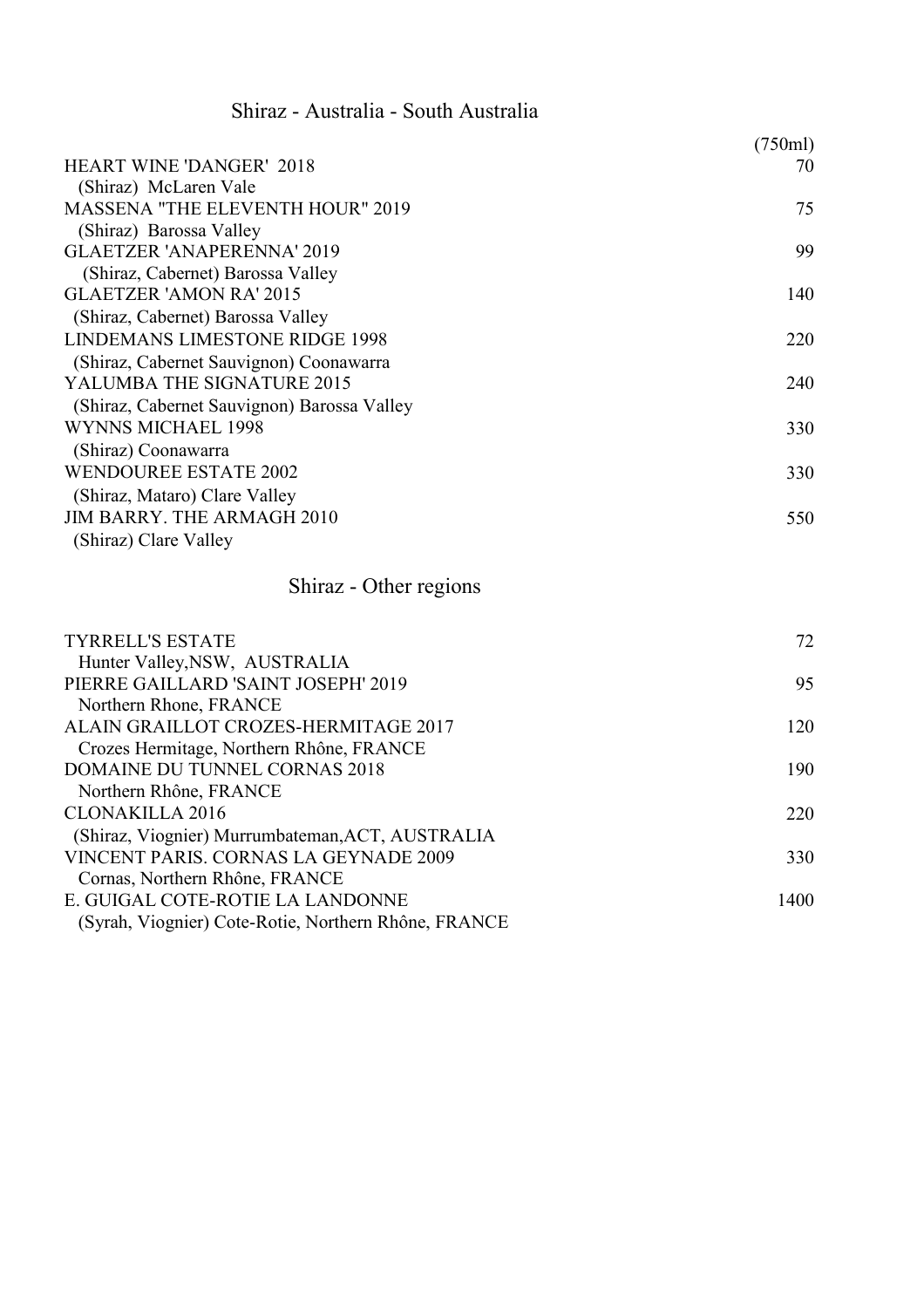#### Shiraz - Collection

|                                   | (750ml) |
|-----------------------------------|---------|
| ROCKFORD BASKET PRESS 2001        | 460     |
| (Shiraz) Barossa Valley           |         |
| <b>ROCKFORD BASKET PRESS 2002</b> | 400     |
| (Shiraz) Barossa Valley           |         |
| <b>ROCKFORD BASKET PRESS 2003</b> | 360     |
| (Shiraz) Barossa Valley           |         |
| <b>ROCKFORD BASKET PRESS 2004</b> | 420     |
| (Shiraz) Barossa Valley           |         |
| <b>ROCKFORD BASKET PRESS 2005</b> | 600     |
| (Shiraz) Barossa Valley           |         |
| <b>ROCKFORD BASKET PRESS 2007</b> | 360     |
| (Shiraz) Barossa Valley           |         |
| ROCKFORD BASKET PRESS 2008        | 400     |
| (Shiraz) Barossa Valley           |         |
| <b>ROCKFORD BASKET PRESS 2009</b> | 360     |
| (Shiraz) Barossa Valley           |         |
| ROCKFORD BASKET PRESS 2010        | 440     |
| (Shiraz) Barossa Valley           |         |
| ROCKFORD BASKET PRESS 2011        | 295     |
| (Shiraz) Barossa Valley           |         |
| ROCKFORD BASKET PRESS 2012        | 280     |
| (Shiraz) Barossa Valley           |         |
| ROCKFORD BASKET PRESS 2013        | 260     |
| (Shiraz) Barossa Valley           |         |
| ROCKFORD BASKET PRESS 2014        | 240     |
| (Shiraz) Barossa Valley           |         |
| <b>ROCKFORD BASKET PRESS 2016</b> | 210     |
| (Shiraz) Barossa Valley           |         |
| ROCKFORD BASKET PRESS 2017        | 185     |
| (Shiraz) Barossa Valley           |         |
| ROCKFORD BASKET PRESS 2018        | 185     |
| (Shiraz) Barossa Valley           |         |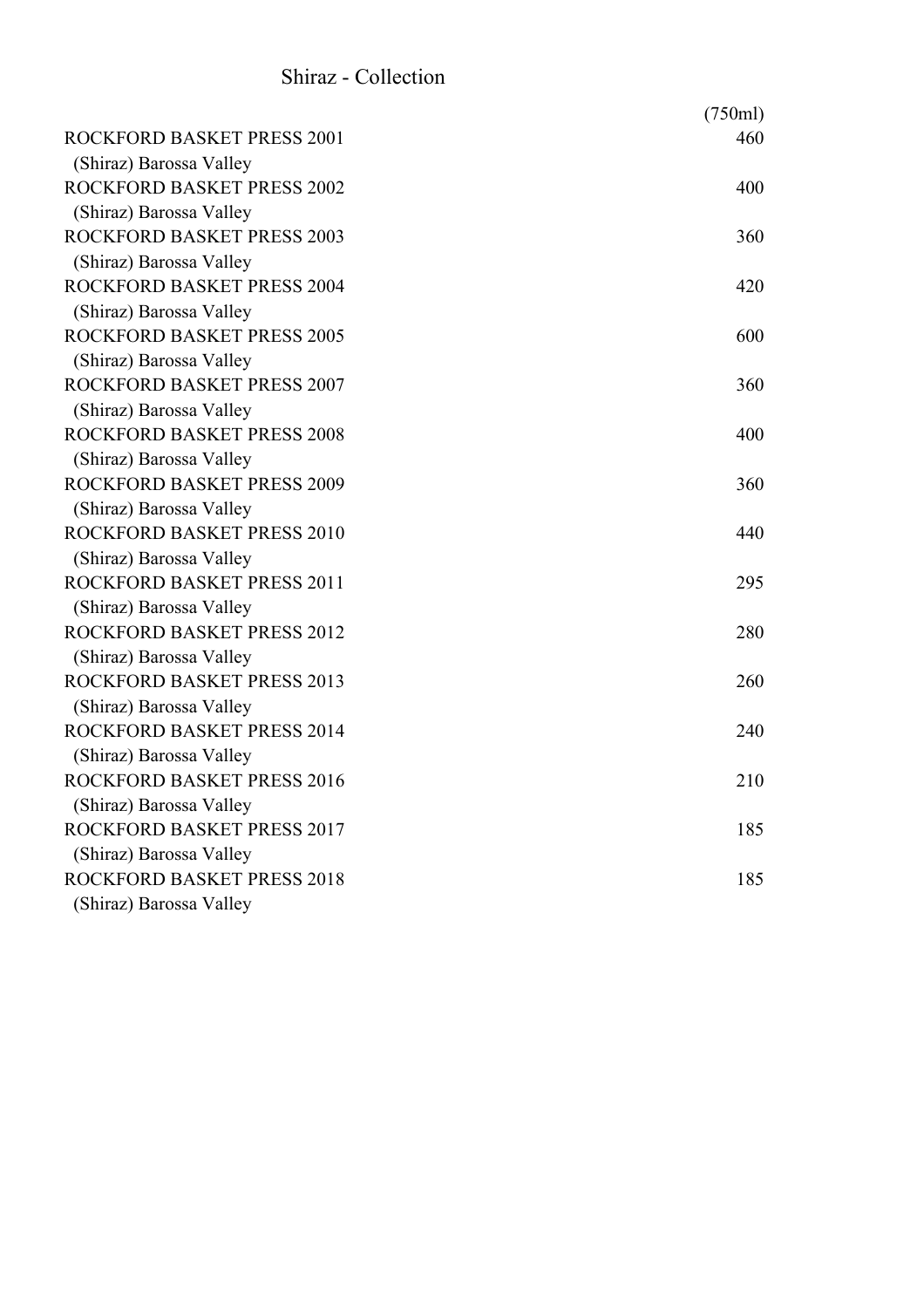#### Shiraz - Collection

| PENFOLDS ST HENRI 2002                      | (750ml)<br>320 |
|---------------------------------------------|----------------|
| (Shiraz, Cabernet Sauvignon) Barossa Valley |                |
| PENFOLDS ST HENRI 2010                      | 420            |
| (Shiraz, Cabernet Sauvignon) Barossa Valley |                |
|                                             |                |
| PENFOLDS BIN 407 1998                       | 380            |
| (Shiraz,) Barossa Valley                    |                |
|                                             |                |
| PENFOLDS BIN 389 1998                       | 380            |
| (Shiraz, Cabernet Sauvignon) Barossa Valley |                |
| PENFOLDS BIN 389 2002                       | 320            |
| (Shiraz, Cabernet Sauvignon) Barossa Valley |                |
| PENFOLDS BIN 389 2009                       | 340            |
| (Shiraz, Cabernet Sauvignon) Barossa Valley |                |
| PENFOLDS GRANGE 2008                        | 1900           |
| (Shiraz) Barossa Valley                     |                |
| PENFOLDS GRANGE 2012                        | 1700           |
| (Shiraz) Barossa Valley                     |                |
| PENFOLDS GRANGE 2013                        | 1500           |
| (Shiraz) Barossa Valley                     |                |
|                                             |                |
| <b>JASPER HILL "GEORGIA'S PADDOCK" 1998</b> | 380            |
| (Shiraz) Heathcote, Vic.                    |                |
| <b>JASPER HILL "GEORGIA'S PADDOCK" 2001</b> | 400            |
| (Shiraz) Heathcote, Vic.                    |                |
| JASPER HILL "GEORGIA'S PADDOCK" 2002        | 280            |
| (Shiraz) Heathcote, Vic.                    |                |
| JASPER HILL "GEORGIA'S PADDOCK" 2015        | 260            |
| (Shiraz) Heathcote, Vic.                    |                |
| JASPER HILL "GEORGIA'S PADDOCK" 2016        | 260            |
| (Shiraz) Heathcote, Vic.                    |                |
| JASPER HILL "GEORGIA'S PADDOCK" 2017        | 260            |
| (Shiraz) Heathcote, Vic.                    |                |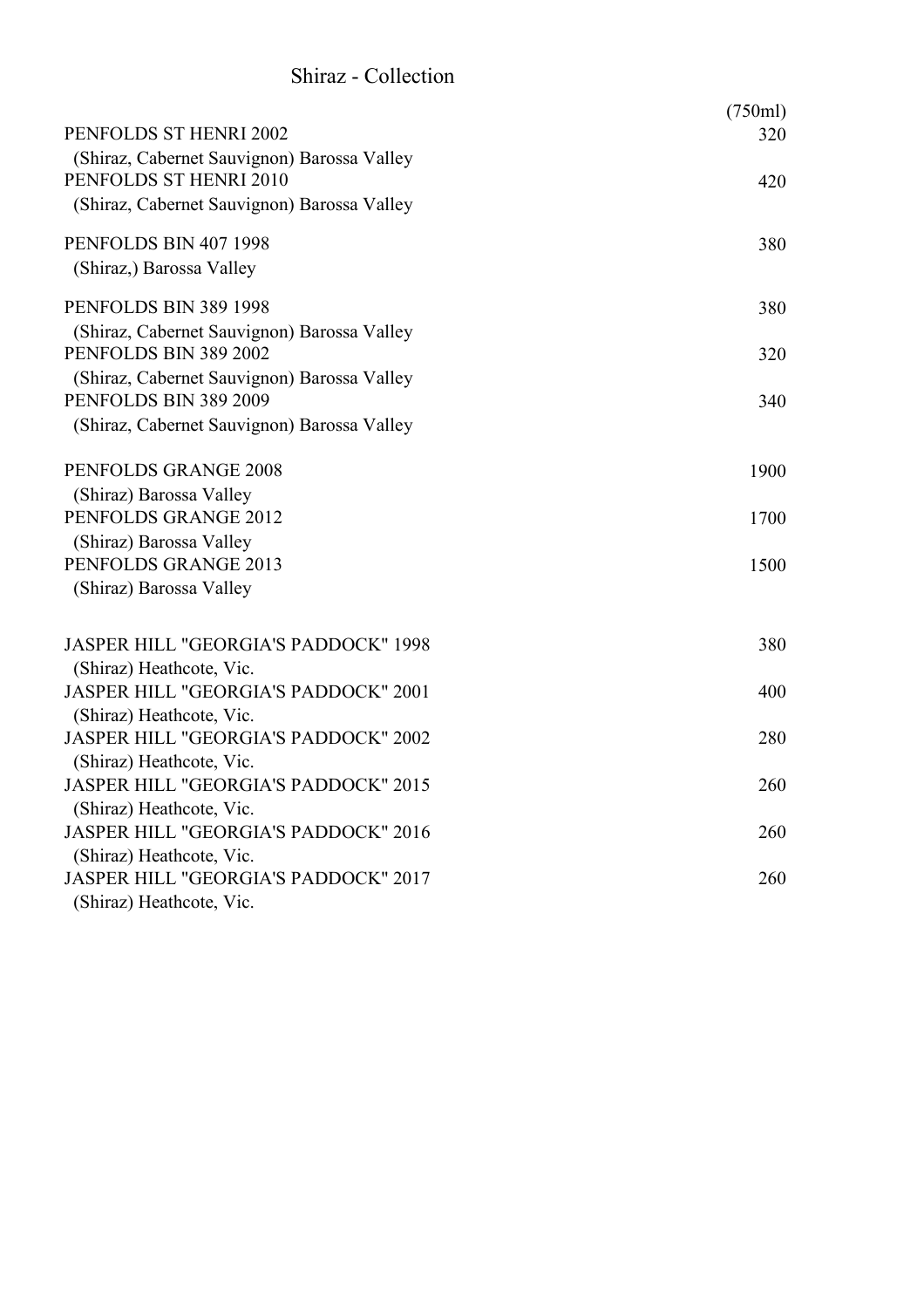#### Cabernet & Blends

| Cabernet - France                                                                                      |         |
|--------------------------------------------------------------------------------------------------------|---------|
|                                                                                                        | (750ml) |
| <b>DOMAINE OLGA "LES BARNABES" CHINON 2018</b><br>(Cabernet Franc) Touraine, Loire Valley, FRANCE      | 90      |
| <b>CHATEAU HAUTS DE PLAISANCE 2017</b>                                                                 | 92      |
| (Cabernet Sauvignon, Merlot) Haut Medoc, Bordeaux, FRANCE                                              |         |
| <b>CHATEAU TEYSSIER GRAND CRU CLASSE 2018</b><br>(Merlot, Cabernet Franc) St Emilion, Bordeaux, FRANCE | 115     |
| <b>CHATEAU CANON CHAIGNEAU 2018</b><br>(ORG)                                                           | 135     |
| (Merlot, Cabernet Franc) Lalande de Pomerol, Bordeaux, FRANCE                                          |         |
| CHATEAU LAFON-ROCHET ST ESTEPHE 4e GCC 2015                                                            | 159     |
| (Cabernet Sauvignon) St Estephe, Bordeaux, FRANCE                                                      |         |
| Cabernet - Australia                                                                                   |         |
|                                                                                                        | (750ml) |
| <b>DOMAINE NATURALISTE "REBUS" 2016</b>                                                                | 60      |
| (Cabernet Sauvignon) Margaret River, WA                                                                |         |
| <b>BALVANES 2017</b>                                                                                   | 78      |
| (Cabernet Sauvignon) Coonawarra, SA<br>SINGLEFILE 2018                                                 | 95      |
| (Cabernet Sauvignon) Frankland River, WA                                                               |         |
| ROCKFORD RIFLE RANGE 2017                                                                              | 105     |
| (Cabernet Sauvignon) Barossa, SA                                                                       |         |
| KATNOOK ESTATE 2000                                                                                    | 130     |
| (Cabernet Sauvignon) Coonawarra, SA                                                                    |         |
| <b>GROSSET GAIA 2015</b>                                                                               | 150     |
| (Cabernet Sauvignon) Clare Valley, SA                                                                  |         |
| <b>DOMAINE NATURALISTE "MORUS" 2016</b>                                                                | 155     |
| (Cabernet Sauvignon) Margaret River, WA                                                                |         |
| <b>WANTIRNA ESTATE "AMELIA" 2018</b>                                                                   | 170     |
| (Cabernet Sauvignon, Merlot) Yarra Valley, VIC<br>YARRA YERING NO.1 2013                               | 173     |
| (Cabernet Sauvignon, Merlot, Malbec, Petit Verdot) Yarra Valley, VIC                                   |         |
|                                                                                                        |         |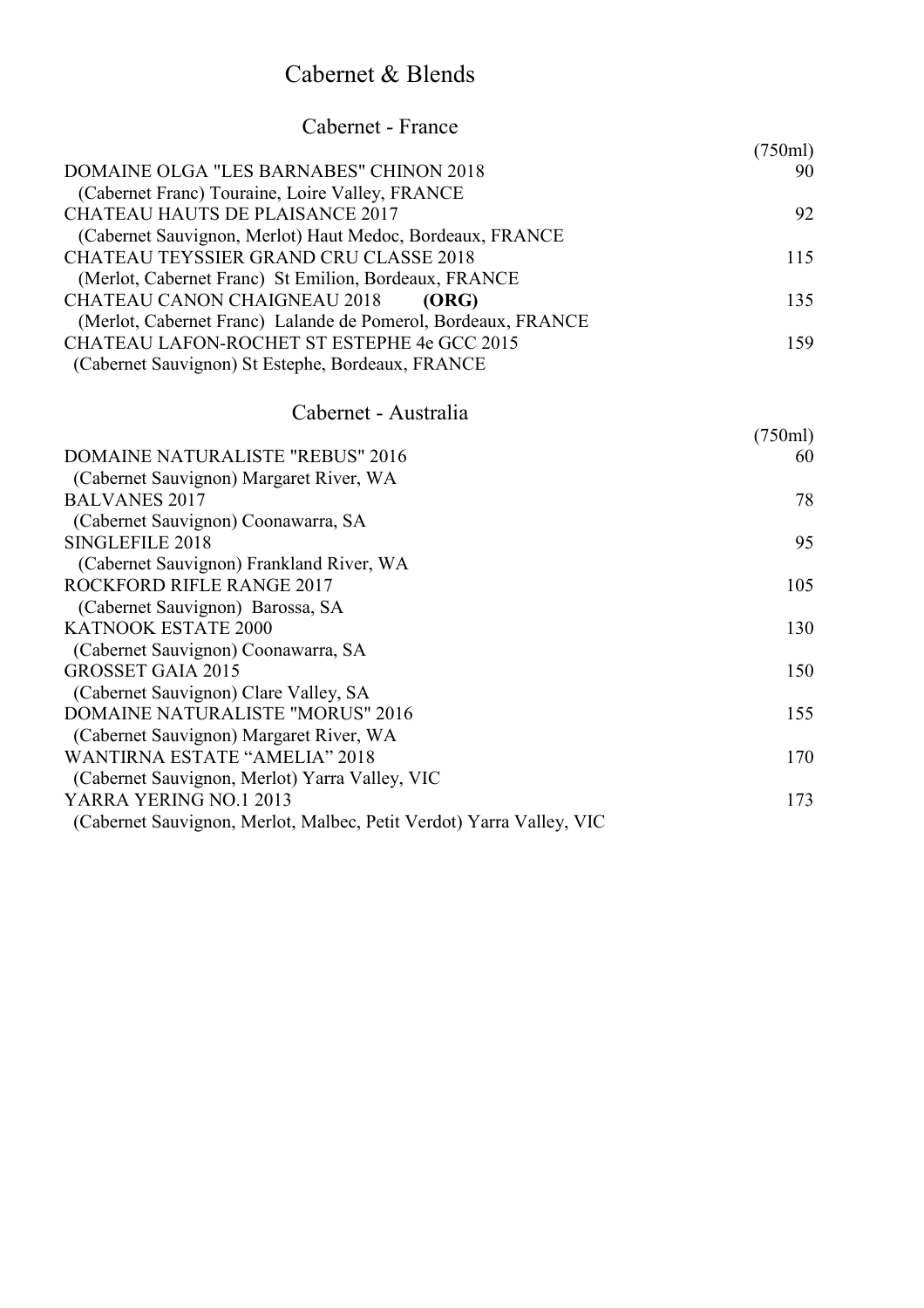| Cabernet - Australia                            |         |
|-------------------------------------------------|---------|
|                                                 | (750ml) |
| <b>VOYAGER ESTATE 2011</b>                      | 210     |
| (Merlot, Cabernet Sauvignon) Margaret River, WA |         |
| DALWHINNIE MOONAMBEL 2004                       | 240     |
| (Cabernet Sauvignon) Pyrenees, Vic.             |         |
| MOSS WOOD 2015                                  | 260     |
| (Cabernet Sauvignon) Margaret River, WA         |         |
| PRIMO ESTATE. JOSEPH 2010                       | 260     |
| (Merlot, Cabernet Sauvignon) Margaret River, WA |         |
|                                                 |         |
|                                                 |         |

#### Cabernet - Collection

|                                                                     | (750ml) |
|---------------------------------------------------------------------|---------|
| REDBANK "SALLY'S PADDOCK" 2010                                      | 210     |
| (Cabernet Sauvignon, Merlot, Cabernet Franc, Shiraz) Pyrenees, Vic. |         |
| REDBANK "SALLY'S PADDOCK" 2012                                      | 240     |
| (Cabernet Sauvignon, Shiraz, Cabernet Franc, Merlot) Pyrenees, Vic. |         |
| REDBANK "SALLY'S PADDOCK" 2013                                      | 230     |
| (Cabernet Sauvignon, Shiraz, Cabernet Franc, Merlot) Pyrenees, Vic. |         |
| MOUNT MARY 'QUINTET' 2015                                           | 270     |
| (Cabernet Sauvignon, Cabernet Franc) Yarra Valley, VIC              |         |
| MOUNT MARY 'QUINTET' 2019                                           | 250     |
| (Cabernet Sauvignon, Cabernet Franc) Yarra Valley, VIC              |         |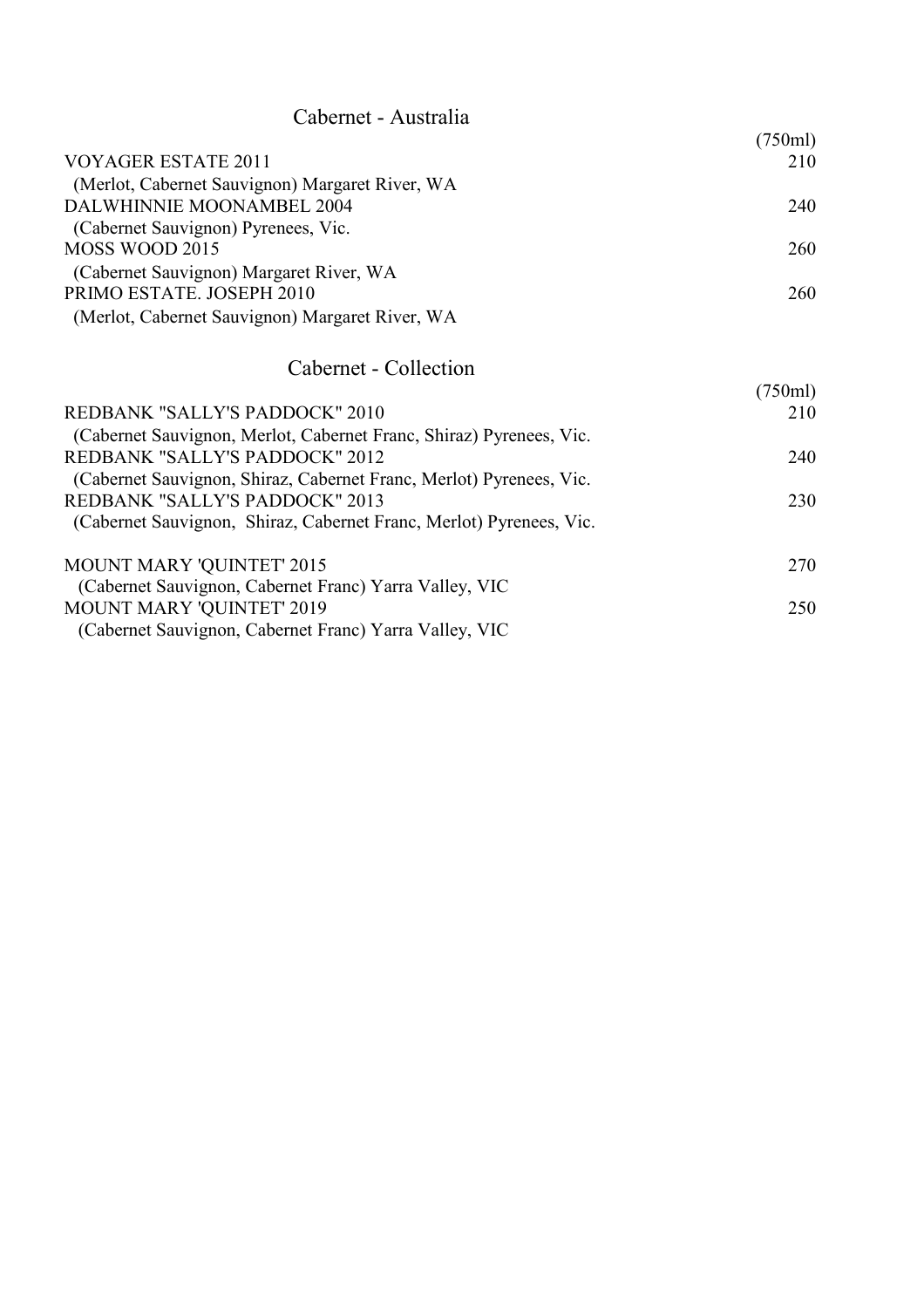# Dessert, Sherry & Fortified Styles

| <b>Half Dessert Wine</b>                         | 375ml |
|--------------------------------------------------|-------|
| SOLO ARTE VINO DEI VIN SANTO (500ml)             | 45    |
| (Malvasia, Trebbiano Toscano)                    |       |
| PIGEADE MUSCAT BEAUMES DE VENISE 2018            | 48    |
| (Muscat) Rhone Valley, France                    |       |
| PELLEGRINO PASSITO DI PANTELLERIA 2020 (500ml)   | 70    |
| (Zibibo) Sicily, Italy                           |       |
| <b>CHATEAU LA CAUSSADE 2017</b>                  | 79    |
| (Semillon) Saint Croix Du Mont, Bordeaux, France |       |
| <b>ROCKFORD CANE CUT</b>                         | 130   |
| (Semillon) Barossa Valley, SA                    |       |
| <b>CHATEAU D'YQUEM 2003</b>                      | 700   |
| (Semillon) Sauternes, FRANCE                     |       |
|                                                  |       |

| Dessert Wine                                 | 750ml |
|----------------------------------------------|-------|
| MARCARINI MOSCATO D ASTI 2019 (Sparkling)    | 58    |
| (Muscat) Piemonte, Italy                     |       |
| DOMAINE DU MAS BLANC BANYULS 5yo             | 115   |
| (Grenache) Roussillon, FRANCE                |       |
| <b>CHATEAU DOISY VEDRINES 2014</b>           | 120   |
| (Sauvignon Blanc, Semillon) Bordeaux, FRANCE |       |
| <b>CHATEAU DOISY DAENE 2015</b>              | 170   |
| (Sauvignon Blanc, Semillon) Bordeaux, FRANCE |       |
|                                              |       |

#### Sherry & Fortified 45ml

| PENFOLDS TAWNY Club Port Barossa Valley, SA                | 8   |
|------------------------------------------------------------|-----|
| VALDESPINO "YNOCENTE" Fino 'Dry' Sherry Andalucia, Spain   | 9   |
| BARBADILLO MANZANILLA SOLEAR Andalucia, Spain              | 9   |
| ROMATE 'DON JOSE' Amontillado Sherry Andalucia, Spain      | 9   |
| ROMATE 'DON JOSE' Oloroso 'Medium' Sherry Andalucia, Spain | 9   |
| BULLER FINE OLD TOKAY Rutherglen, VIC                      | 12  |
| CAMPBELL MUSCAT Rutherglen, VIC                            | 12  |
| HENRIQUES & HENRIQUES MADEIRA Rain Water 5yo Spain         | 13  |
| HENRIQUES & HENRIQUES MADEIRA Fine Medium Dry 5yo Spain    | 13  |
| HENRIQUES & HENRIQUES MADEIRA Fine Medium Rich 5yo Spain   | 13  |
| VALDESPINO PEDRO XIMENEZ Black Sherry Andalucia, Spain     | 14  |
| NIEPOORT RUBY Port Douro, Portugal                         | 15  |
| ROCKFORD TAWNY Port Barossa Valley, SA                     | 15  |
| PENFOLDS GRANDFATHER Port multi regional, SA               | 16  |
| ROCKFORD SHIRAZ VP Port 2007 (750 ml) Barossa Valley, SA   | 135 |
|                                                            |     |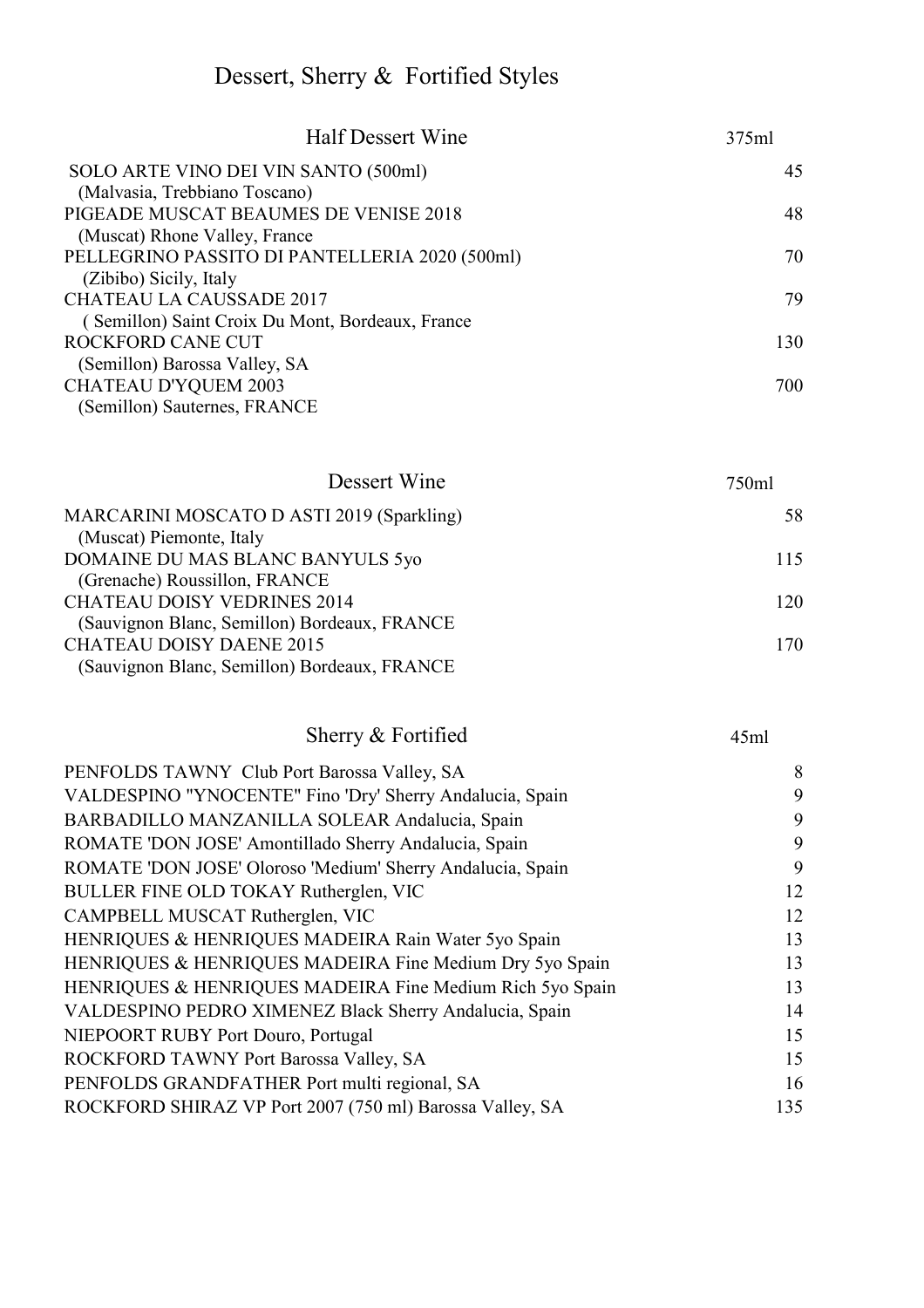#### BEFORE & AFTER

| <b>APERITIVO</b>                | (45ml) |
|---------------------------------|--------|
| Aperol                          | 8      |
| Campari                         | 9      |
| Pimms                           | 10     |
| <b>VERMOUTH</b>                 | (45ml) |
| Martini Bianco, Dry or Rosso    | 8      |
| Cocchi Americano Bianco         | 9      |
| Cinq A Sept Pinot Noir          | 10     |
| Dolin Dry, Rouge                | 10     |
| Noilly Prat                     | 10     |
| Maidenii classic, Dry, Rosso    | 10     |
| Primitivo Quiles Vermouth Rojo  | 10     |
| Lillet Blanc                    | 11     |
| Antica Formula                  | 12     |
| Rosso Antico                    | 12     |
| <b>ABSINTH / PASTIS / ANISE</b> | (30ml) |
| Ricard                          | 10     |
| Pernod                          | 10     |
| Opal Nera Black Sambuca         | 10     |
| Molinari Sambuca                | 10     |
| Akropolis Oyzo                  | 12     |
| Mr. Jekyll                      | 16     |
| <b>AMARO/DIGESTIVES</b>         | (45ml) |
| Cynar                           | 8      |
| Punch Abruzzo                   | 9      |
| Montenegro                      | 9      |
| Amaro Di Capo                   | 10     |
| Dolin Bitter                    | 10     |
| Cocchi Americano Amaro          | 10     |
| Ramazotti                       | 10     |
| Fernet-Branca                   | 10     |
| Punt e Mes                      | 11     |
| Averna                          | 12     |
| Nonino Amaro                    | 14     |
| <b>Salers Gentiane</b>          | 14     |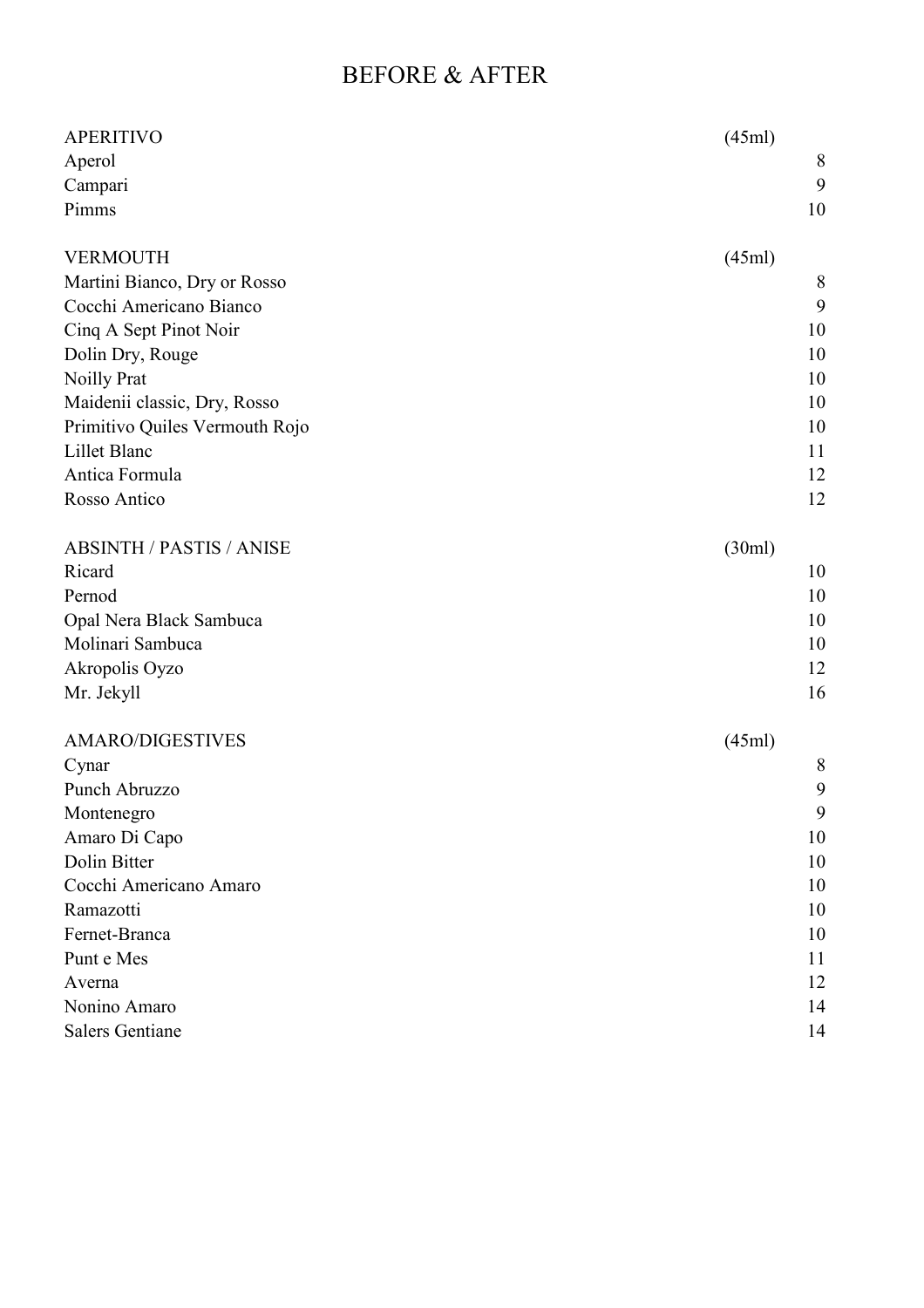# LIQUEURS

(30ml)

| Bailey's Irish Cream            | 10     |
|---------------------------------|--------|
| Chambord                        | 10     |
| Cointreau                       | 10     |
| Kahlua                          | 10     |
| Punch Mandarino Jannamico       | 10     |
| Caffo Indianello (Prickly Pear) | 10     |
| Mandeaux                        | 10     |
| Le Birlou (Chestnut and apple)  | 10     |
| Lobo Quince Gin                 | 10     |
| Limoncello                      | 10     |
| Midori                          | 10     |
| <b>Grand Marnier</b>            | 10     |
| Amaretto di Saronno             | 10     |
| Drambuie                        | 10     |
| Disaronno                       | 10     |
| Frangelico                      | 10     |
| Lavender Malt                   | 12     |
| Pavan                           | 12     |
| Licorizia Abracadabra           | 12     |
| Maurin Quina (Cherry)           | 12     |
| Peach Snapps                    | 12     |
| Maraschino Luxardo              | 12     |
| Genepi, Distillerie des Alpes   | 12     |
| Galliano                        | 12     |
| <b>St Germain Elderflower</b>   | 14     |
| Chartreuse                      | 14     |
| <b>G.E. MASSENEZ LIQUOR</b>     | (30ml) |
| served on ice with lemon        |        |
| Crème de Cassis                 | 12     |
| Crème de Gingembre              | 12     |
| Crème de Griotte                | 12     |
| Crème de Pomme                  | 12     |
| Crème de Violettes              | 12     |
|                                 |        |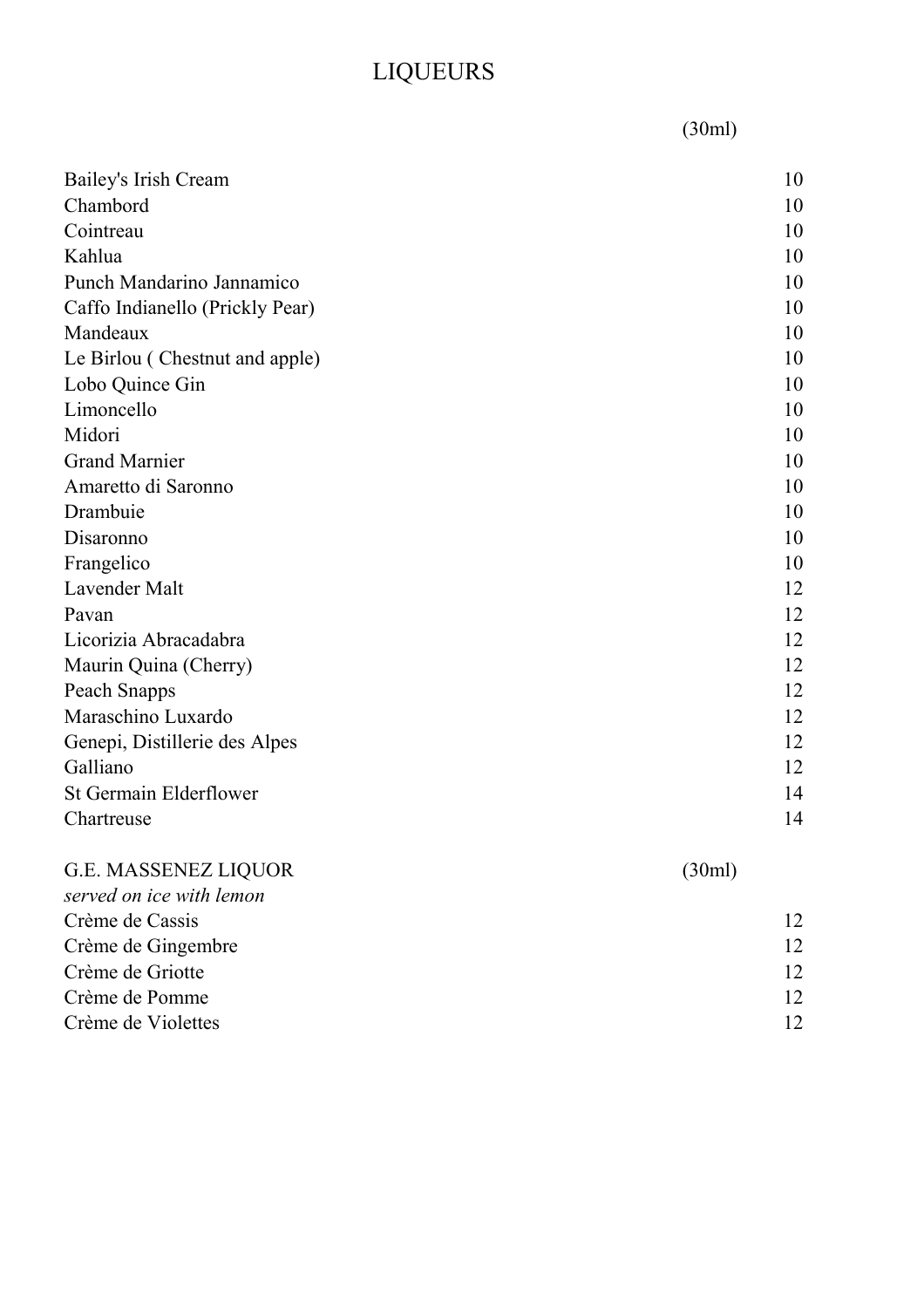#### SPIRITS

| <b>VODKA</b>                                       | (30ml) |
|----------------------------------------------------|--------|
| Smirnoff Russia                                    | 9      |
| Stolichnaya Russia                                 | 10     |
| Zubrowka 'Bison Grass Vodka' Poland                | 14     |
| <b>Belvedere Poland</b>                            | 15     |
| Grey Goose France                                  | 16     |
| Crystal Head Triple Diamond Distilled Newfoundland | 19     |

| (30ml) |
|--------|
| 9      |
| 9      |
| 10     |
| 14     |
| 14     |
| 15     |
| 15     |
| 15     |
| 15     |
| 15     |
| 16     |
| 17     |
| 18     |
|        |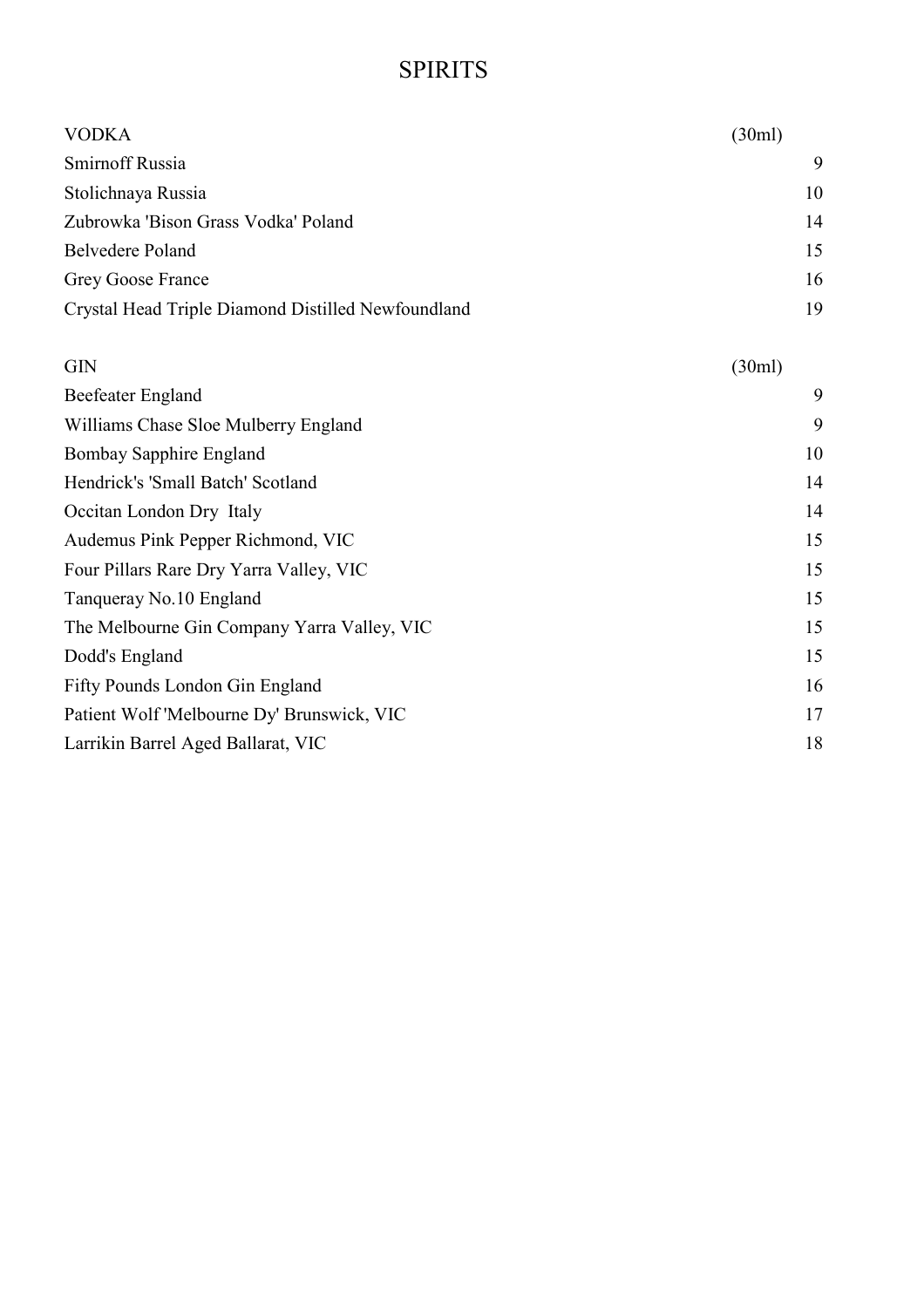### SPIRITS

| <b>GRAPPA</b>                                   | (30ml) |
|-------------------------------------------------|--------|
| Nonino Moscato Grappa Fruili, Italy             | 12     |
| Guojiao Baiju 1573 China                        | 12     |
| Nonino Grappa Riserva "Vendemmia" Fruili, Italy | 23     |
| <b>PISCO</b>                                    |        |
| <b>Barsol Pisco Peru</b>                        | 15     |
| <b>TEQUILA</b>                                  |        |
| El Jimador Blanco, Reposado Mexico              | 10     |
| 1800 Reposado Jalisco, Mexico                   | 12     |
| <b>RUM</b>                                      |        |
| Bacardi Cuba                                    | 9      |
| Bundaberg Bundaberg, Queensland                 | 12     |
| Sailor Jerry 'Spiced Rum' Virgin Islands, USA   | 14     |
| Havana 'Añejo' 7y Cuba                          | 15     |
| Pusser's British Navy Rum UK                    | 18     |
| <b>CACHACA</b>                                  |        |
| Cana Rio Cachaça Brazil                         | 12     |
| Sagatiba Cachaca Brazil                         | 14     |